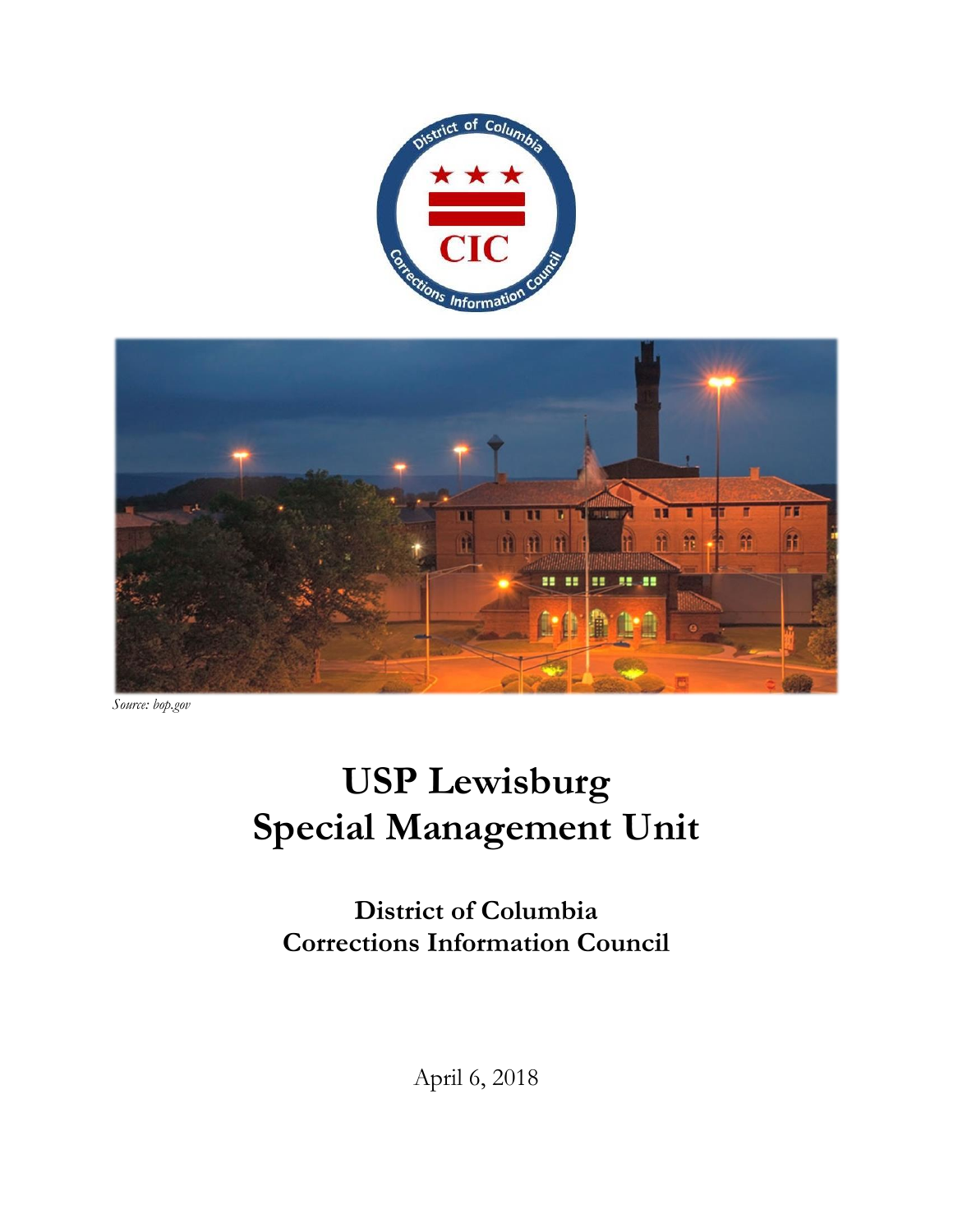

# **District of Columbia Corrections Information Council**

Charles Thornton, Board Chair Phylisa Carter, Board Member Katharine A. Huffman, Board Member Calvin Woodland Jr., Board Member

### **About the District of Columbia Corrections Information Council**

The District of Columbia Corrections Information Council (CIC) is an independent oversight body mandated by the United States Congress and the Council of the District of Columbia to inspect, monitor, and report on the conditions of confinement in correctional facilities where inmates from the District of Columbia are incarcerated. This includes facilities operated by the Federal Bureau of Prisons (BOP), the District of Columbia Department of Corrections (DOC), and private contractors.

The CIC reports its observations and recommendations to the District of Columbia Representative in the United States Congress, the Mayor of the District of Columbia, the Council of the District of Columbia, the District of Columbia Deputy Mayor for Public Safety and Justice, the Director of the BOP, the Director of the DOC, and the community.

Although the CIC does not handle individual complaints or provide legal representation or advice, individuals are still encouraged to contact the CIC. Reports, concerns, and general information from incarcerated DC residents and the public are very important to the CIC, and they greatly inform our inspection schedule, recommendations, and reports. However, unless expressly permitted by the individuals or required by law, names and identifying information of incarcerated residents, corrections staff not in leadership, and members of the general public will be kept anonymous and confidential.

#### **DC Corrections Information Council**

2901  $14<sup>th</sup>$  Street, NW Ground Floor Washington, DC 20009 Phone: (202) 478-9211 Email: dc.cic@dc.gov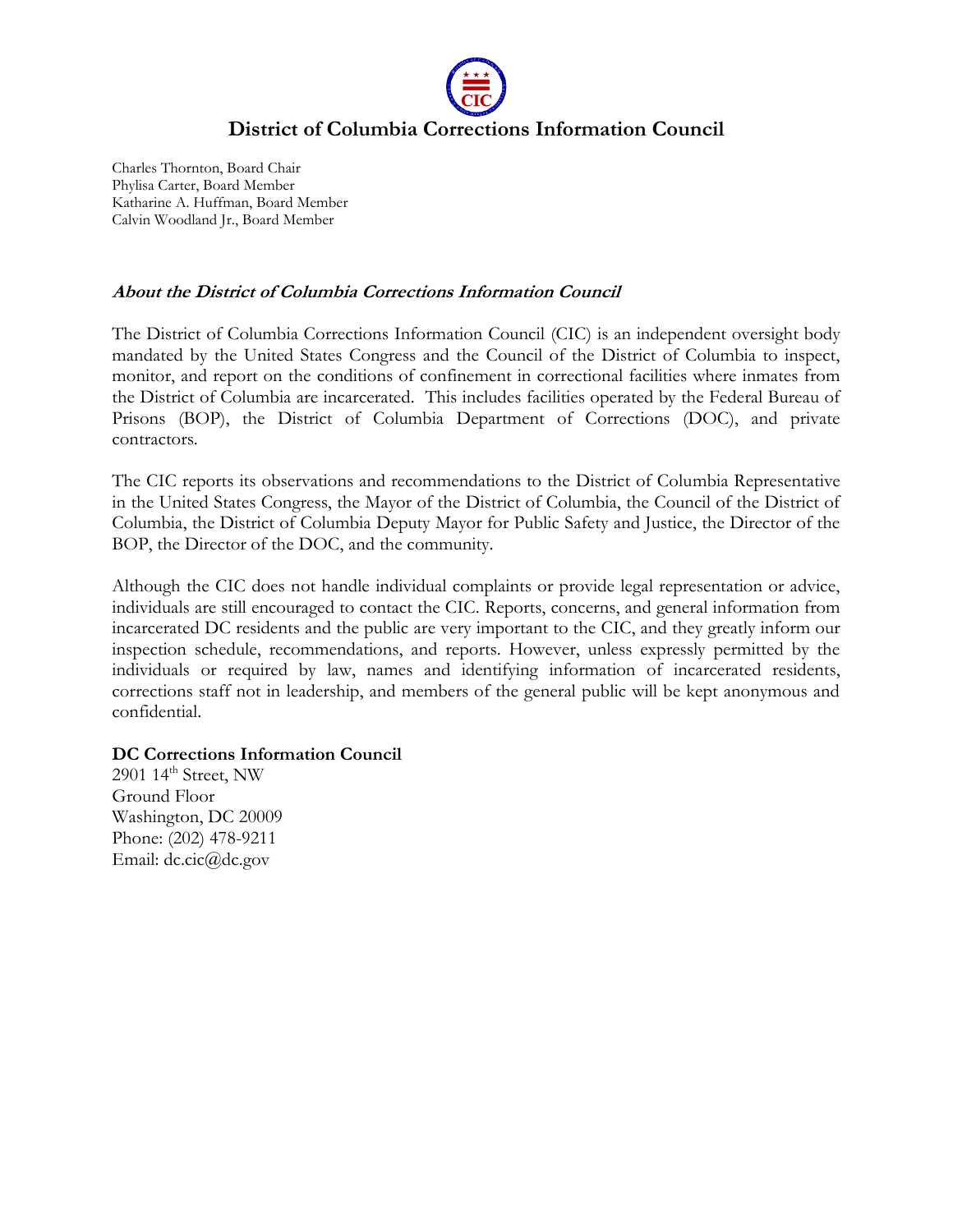# **EXECUTIVE SUMMARY**

# <span id="page-2-0"></span>**USP Lewisburg – Special Management Unit (SMU)**

**Date of Inspection:** February 10, 2017 **Location:** Lewisburg, Pennsylvania **Distance from DC:** 185 Miles from DC **Transportation:** 3.3 Hours by Car / Not Accessible by Bus or Public Transit

### **USP Lewisburg**

*(as of January 2017)*

**Security Level:** High **Rated Capacity**: 931 **Total SMU Inmates:** 667 (**Phase One:** 302; **Phase Two:** 129; **Phase Three:** 236) **Average Age of SMU Inmates:** 44.3 years old *(as of December 2016)* **DC SMU Inmates:** 83 (12.44% of total population) (**Phase One:** 40; **Phase Two:** 15; **Phase Three:** 28)

### **FINDINGS**

- **No Significant Changes to Conditions of Confinement:** The BOP significantly decreased the length of the SMU program from 18 to 24 months to 9 to 13 months. However, there have not been significant changes to the conditions of confinement for SMU inmates, such as use of and injuries from restraints, no access to emergency call buttons, lack of programming, and lack of access to mental health services.
- **Inmates Still in SMU Over 24 Consecutive Months:** Inmates in SMU prior to August 2016 may still be housed for an indefinite amount of time, despite the recommendations provided in the DOJ Report to limit the maximum time an inmate may spend in SMU to 24 consecutive months. Six DC SMU inmates reported being in the SMU for three to five years
- **Release from SMU to Community:** SMU inmates may still be released directly from SMU to the community if there for the total allowed designation time of 24 months as well as inmates who were housed in SMU prior to the effective date of the policy revision. The facility did not identify any targeted re-entry programming.
- **No Emergency Call Buttons:** DC SMU inmates reported the cells did not have any emergency call buttons for life-threatening situations.
- **Failure to Respond to Cellmate Concerns:** Individuals commented on notifying staff of potential problems, but staff failed to take action.
- **Staff Response to Inmate Complaints:** DC SMU inmates reported instances of staff retaliation in response to inmates' use of the administrative remedy process, Prison Rape Elimination Act (PREA) complaints, and litigation. DC SMU inmates reported that staff frequently destroy administrative remedy requests by throwing them in the trash; consequently, the requests are never submitted.
- **Injuries From Restraints:** DC SMU inmates reported injuries from restraints occurring after CIC's 2014 inspection, including bruises, cuts, keloids, and extreme swelling around their waists and wrists.
- **Opportunity to Use the Toilet In Restraints:** DC SMU inmates reported not being provided the opportunity to use the toilet while placed in four-point restraints for periods ranging between 48 to 120 hours.
- **Lack of Access to Mental Health Services:** Nine out of 10 DC SMU inmates responding to survey questions reported that they did not have adequate access to mental health services. As reported by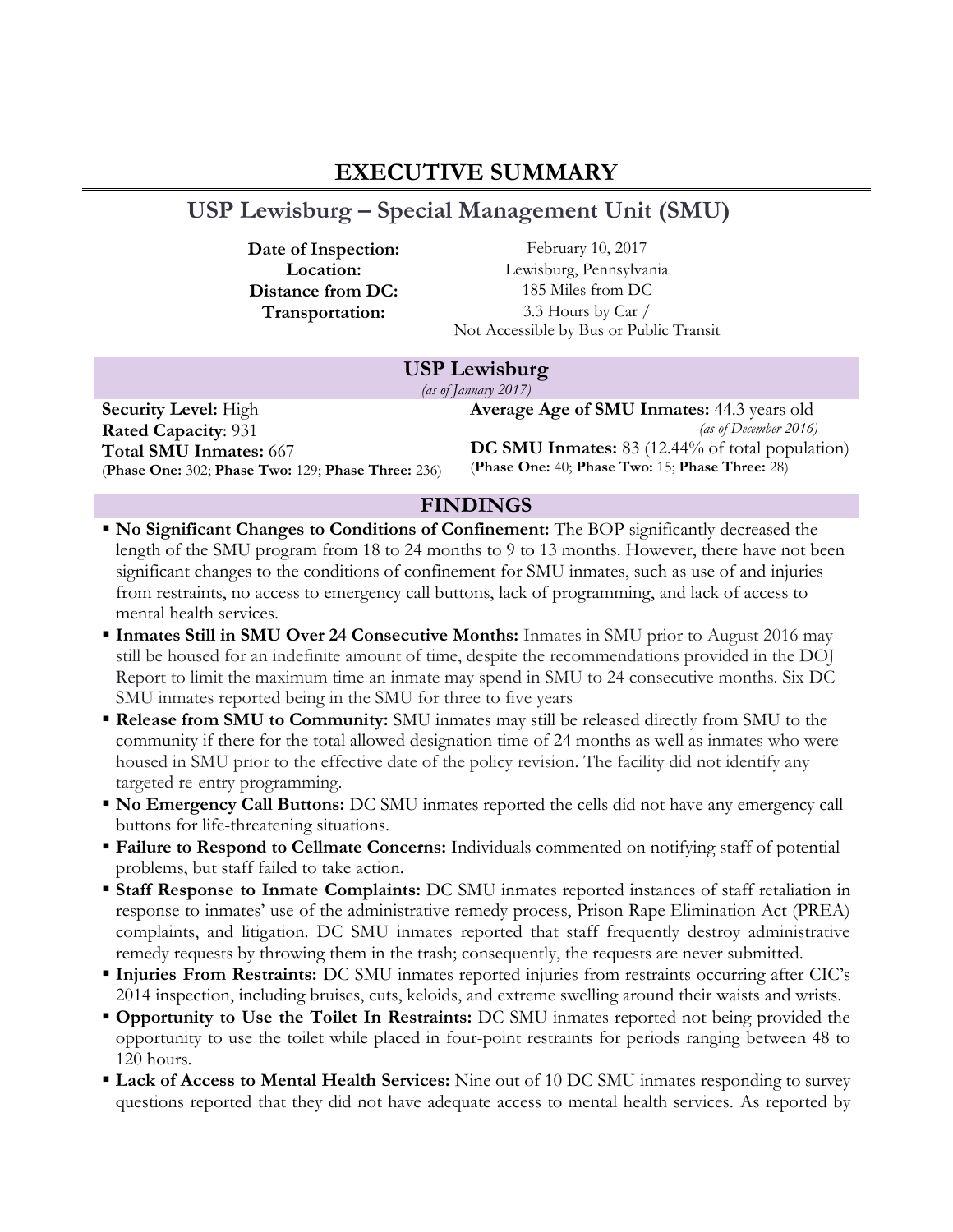USP Lewisburg in response to CIC's document request, inmates who have been diagnosed with a mental illness represent 19.5% of the SMU population. However, the Office of Inspector General found that the BOP could not accurately determine the number of inmates with mental illness because staff does not always document inmates' mental illnesses.

- **Changes to Mental Health Care Level Assignments:** Three DC SMU inmates reported a change in their mental health care level (MHCL) assignment upon arrival to USP Lewisburg to the lowest care level (MHCL I); and they did not receive treatment for their prior mental health diagnoses.
- **Lack of Private Mental Health Sessions:** DC SMU inmates reported not having the opportunity for private sessions with mental health staff unless they attempt suicide, only communicating through a cell door, and only being handed puzzles as a form of mental health treatment.
- **Responding to Mental Illness Through Use of Restraints:** CIC reviewed records showing an inmate being placed in restraints in response to his outbursts in SMU. Despite his requests for psychotropic medication to help control such outbursts, the inmate was placed in restraints to control his behavior. Records did not show subsequent mental health treatment.
- **Salmonella Outbreak:** The Warden reported a *Salmonella* outbreak between Nov. to Dec. 2016 potentially caused by a contaminated food tray. The facility replaced all food trays in response to the outbreak.
- **Missing Mail:** DC SMU inmates reported never receiving special mail from the CIC that was sent on at least five separate occasions between March to June 2017.
- **Multi-Year Denial of Privileges:** One DC SMU inmate reported a 37-year denial of telephone and visitation privileges, despite only having 18 years left on his sentence.
- **Disproportionate Representation:** DC inmates represented 2.6% of the total federal prison population, but 12% of the SMU population.

### **RECOMMENDATIONS**

- 1. Revise Program Statement 5217.02 to require individual assessments of SMU inmates housed prior to the effective date of the policy revision to include a limitation of 24 months as of August, 9 2016.
- 2. Formally develop and implement interactive educational, vocational, and mental health programming for all SMU inmates in all phases.
- 3. Revise Program Statement 5217.02 to require inmates housed in SMU during the final 180 days (6 months) of his incarceration be individually assessed by a multi-disciplinary team including Executive Staff, the inmate's Unit Team, Health Services, and Psychology Services, to determine if individual can safely be placed in a less restrictive setting to prepare for successful reentry into society.
- 4. Formally develop and implement a targeted re-entry programming for inmates being released directly to the community from the SMU program.
- 5. Provide additional guidance to all BOP staff on referral procedures, with a specific focus on postdecision appeal decisions made by the Office of General Counsel (OGC) after transfer to the SMU.
- 6. In addition to reviewing CDR and rate of assaults to assess the relative safety of USP Lewisburg, the BOP should consider significant incidents and concerns raised through inmate grievances, complaints, and third-party reports to better assess the safety of the SMU program for both inmates and staff.
- 7. Ensure each cell at USP Lewisburg has an operable emergency call button.
- 8. Formally develop and implement an expedient alternative practice to assigning cellmates that requires input from mental health staff and inmates.
- 9. Pursuant to 287 C.F.R. § 115.33, ensure inmate education on how to report incidents or suspicions of sexual abuse or sexual harassment is effectively performed.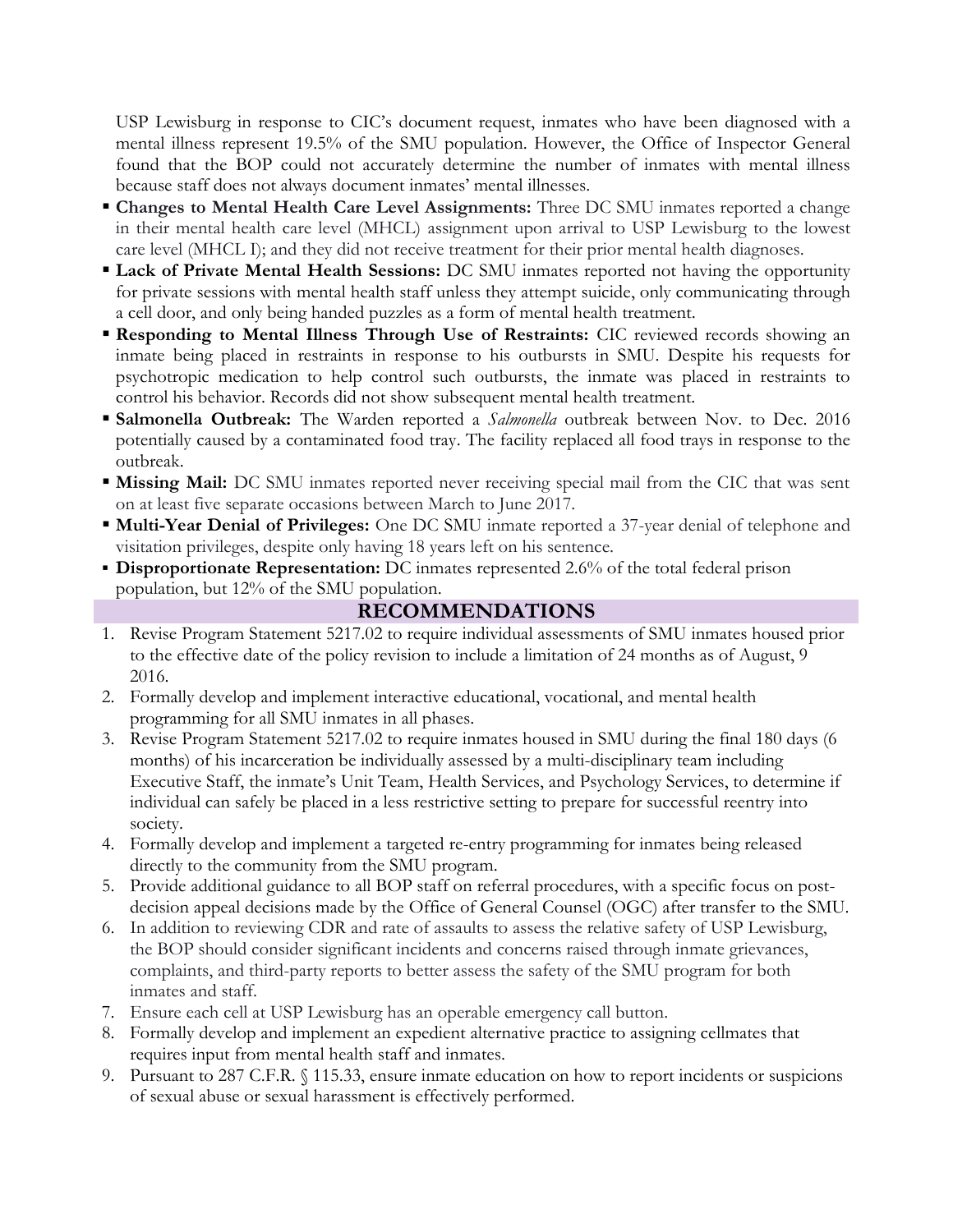- 10. Revise Program Statement 5566.06, CN-1 to require staff obtain a video camera and record all restraints check, including two-hour Lieutenant Checks, 24-hour Health Services Staff Review, and 24-hour Psychology Staff Check.
- 11. Revise Program Statement 5566.06, CN-1 to develop and implement protections against being placed in restraints as punishment.
- 12. Hire an independent Qualified Mental Health Professional (QMHP) to provide evaluations of inmates' current level of functioning for SMU inmates at USP Lewisburg. If, in the clinical judgment of this independent evaluator, the inmate requires a higher level of care, the BOP should make arrangements for their transfer to a more appropriate facility.
- 13. Revise Program Statement 5310.16 to require inmates in the SMU to sign a document acknowledging receiving a clinical interview for all mental health evaluations.
- 14. Revise Program Statement 5310.16 to require all staff to document the location of critical contacts with inmates in the SMU.
- 15. Develop and implement diversion and mitigation interventions for all SMU inmates as required in Program Statement 5310.17 to prioritize alternatives to placing inmates in restraints in response to symptoms of mental illness.
- 16. Increase staff training on recent BOP policy revisions affecting operations of SMU.
- 17. Require Executive Staff to frequently monitor special mail procedures, including tracking all incoming & outgoing special mail and requiring SMU inmates to sign a document acknowledging receiving special mail opened in the inmate's presence.
- 18. Reinstate in-person visitation for all SMU inmates in addition to offering video visitation, with capability for family members to connect remotely from DC.
- 19. Identify and develop alternatives to imposing sanctions that reduce the use of multi-year denial of telephone and visitation privileges.
- 20. Require each SMU cell to have blank copies of all administrative remedy forms inside the cell.
- 21. Require Executive Staff to regularly monitor administrative remedies, including tracking submissions of both informal resolution attempts and initial filings.
- 22. Revise Program Statement 1330.18 to require inmates in the SMU to sign a document acknowledging submitted informal complaints, initial filings, and appeals with the date and provide a copy to the inmate.
- 23. Regularly monitor trends of significant incidents, including use of force and placement in restraints, for inmates who choose to use the administrative remedy process to ensure inmates are provided meaningful access to resolve issues relating to their confinement without fear of staff retaliation.
- 24. Monitor requests for transfer to SMU, placement of inmates in SMU Program, and treatment of inmates for disproportionate treatment based on DC Criminal Code Offender status (indicated by "007, 016, 000).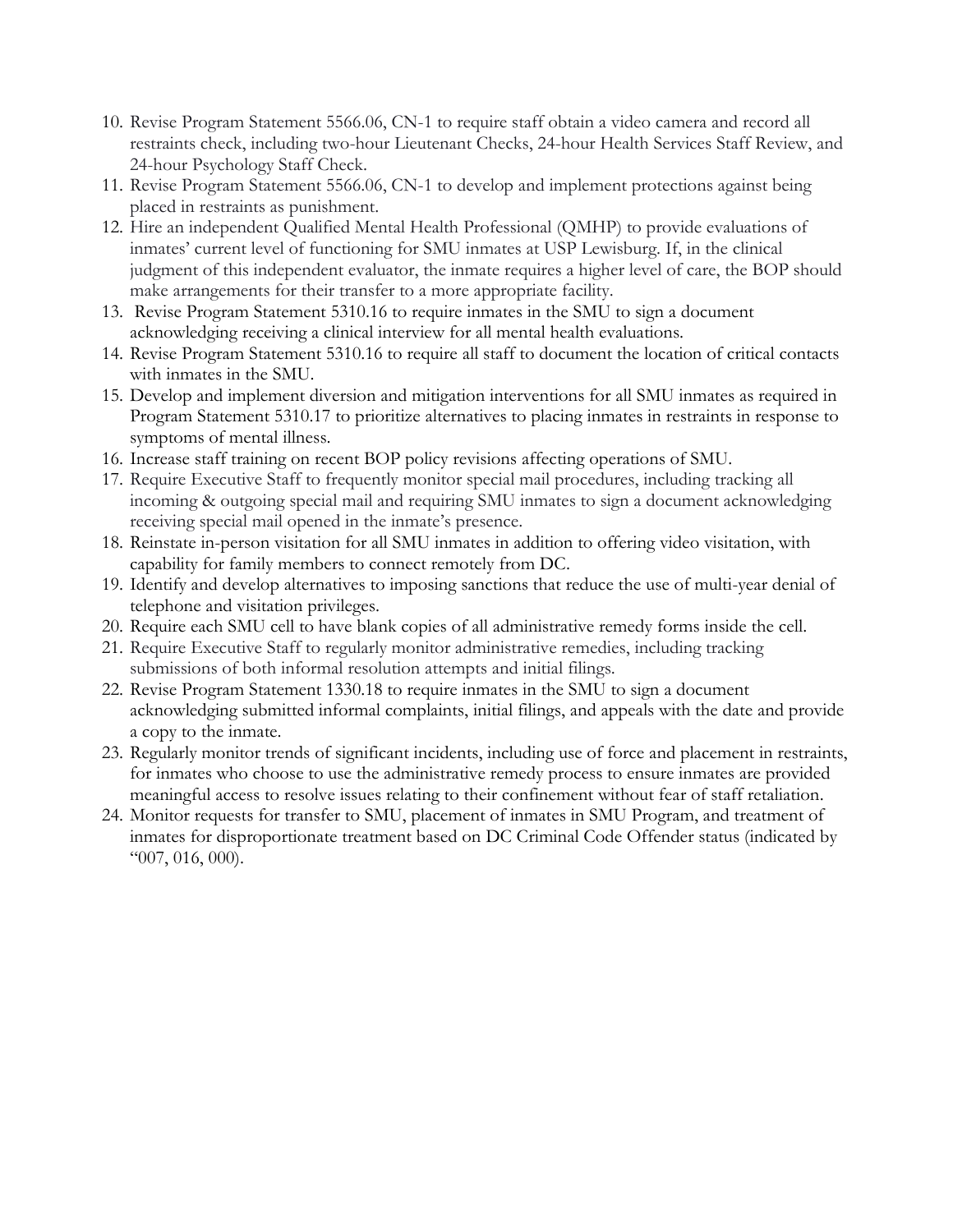# **Table of Contents**

| I.          |  |
|-------------|--|
| A.          |  |
| <b>B.</b>   |  |
| Н.          |  |
| A.          |  |
| <b>B.</b>   |  |
| C.          |  |
| D.          |  |
|             |  |
| ${\bf F}$ . |  |
| G.          |  |
|             |  |
| I.          |  |
| J.          |  |
| Κ.          |  |
|             |  |
|             |  |
| III.        |  |
| A.          |  |
| <b>B.</b>   |  |
| C.          |  |
|             |  |
|             |  |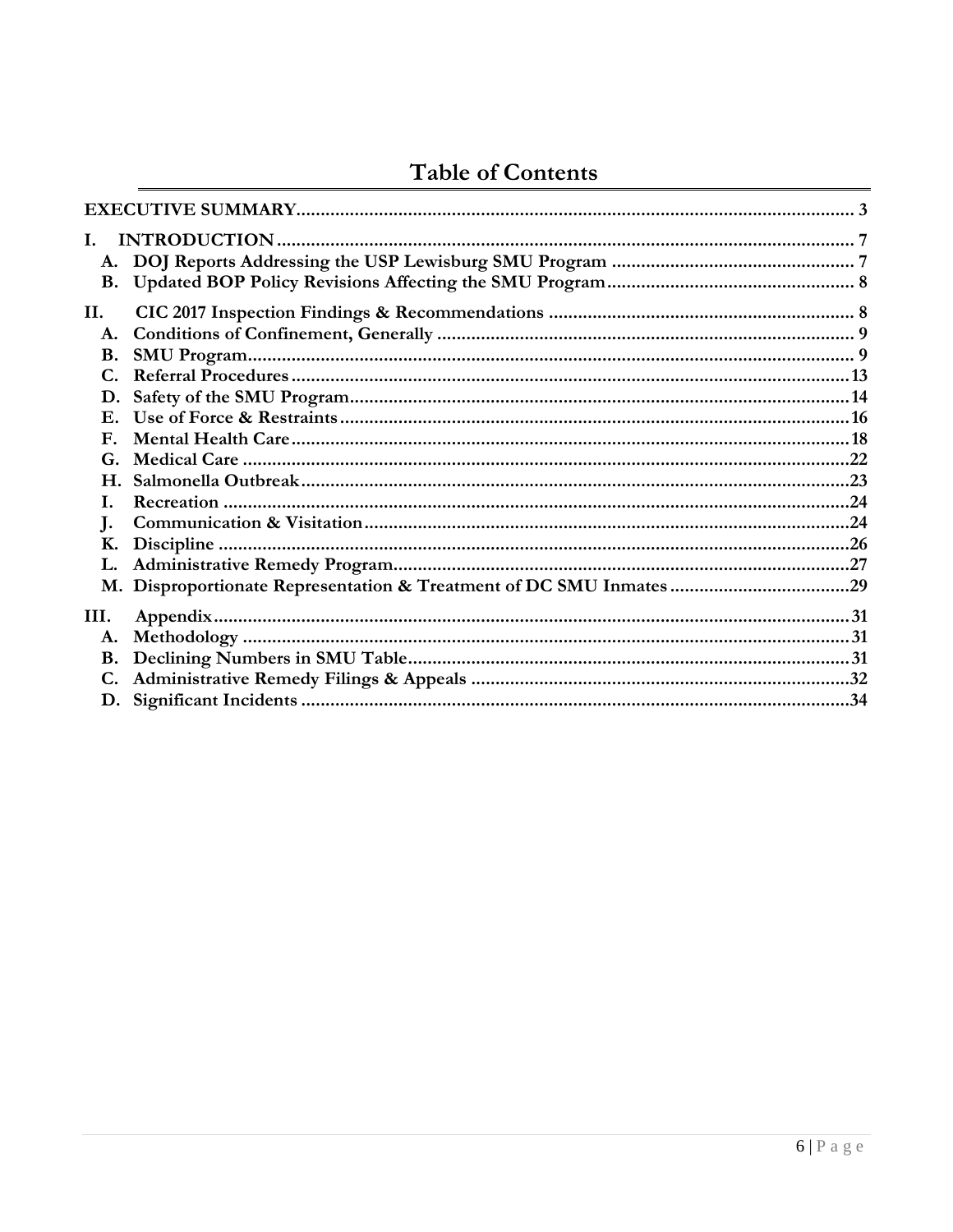<span id="page-6-0"></span>The Bureau of Prison's (BOP) Special Management Unit (SMU) serves as a behavioral modification program for inmates with unique security and management concerns. Currently, USP Lewisburg houses all inmates designated to the SMU. The facility also houses approximately 200 general population inmates. Following changes in policy made by the BOP to the SMU Program in August 2016, the CIC conducted an inspection of USP Lewisburg in February 2017. This report is intended to serve as a supplemental update of the CIC's 2015 USP Lewisburg inspection report.<sup>1</sup>

# <span id="page-6-1"></span>**A. DOJ Reports Addressing the USP Lewisburg SMU Program**

Subsequent to the CIC's 2015 USP Lewisburg inspection report, the U.S. Department of Justice (DOJ) issued two separate reports addressing the SMU program: the DOJ Report and Recommendations Concerning the Use of Restrictive Housing (January 2016, "DOJ Report"), and the DOJ Office of the Inspector General (OIG) Review of the Federal Bureau of Prisons' Use of Restrictive Housing for Inmates with Mental Illness (July 2017, "OIG Report").

### **DOJ Report and Recommendations Concerning the Use of Restrictive Housing**

In January 2016, the DOJ released its final report to President Barack Obama setting out over fifty guiding principles to responsibly limit the use of restrictive housing for all correctional systems, as well as providing specific policy recommendations for the BOP to implement in federal prisons.<sup>2</sup> The limitations on use of restrictive housing recommended by the guiding principles include: using the least restrictive setting necessary to ensure safety; returning inmates to general population as soon as it is deemed safe to do so; increasing out-of-cell time from five hours per week; and discouraging using restrictive housing within last 180 days of incarceration.

The following list includes summaries of the DOJ Report policy recommendations made for the BOP, relating to inmates housed in restrictive housing under the SMU program:<sup>3</sup>

- Expand the BOP's ability to divert inmates with Serious Mental Illness (SMI) to mental health treatment programs. As the BOP expands it mental health services, it should update its policies to require regular screenings of inmates with SMI. The BOP should revise its Program Statements regarding SMU as necessary, in order to account for these policy changes.
- Cut in half the length of the four-phase SMU program, thereby reducing the total time inmates can spend in the program from approximately 18 to 24 months, to approximately 9 to 12 months.
- Establish an incentive program for high-performing inmates to advance through SMU phases on a shorter timeline than in the proposed timeline above.

<sup>1</sup> In April 2014, the CIC conducted an initial inspection of USP Lewisburg. The report, published November 15, 2015, can be found online at: [www.cic.dc.gov/page/inspection-reports](http://www.cic.dc.gov/page/inspection-reports). Please refer to the CIC's USP Lewisburg Inspection Report for more general information on the facility and the SMU Program.

<sup>&</sup>lt;sup>2</sup> "FACT SHEET: Department of Justice Review of Solitary Confinement," Office of the Press Secretary, The White House (Jan. 25, 2016); U.S. Department of Justice Report and Recommendations Concerning the Use of Restrictive Housing: Final Report (January 2016).

<sup>3</sup> A summary of the recommendations can be found online at *[https://www.justice.gov/archives/dag/report-and-recommendations-concerning](https://www.justice.gov/archives/dag/report-and-recommendations-concerning-use-restrictive-housing#BOP)[use-restrictive-housing#BOP.](https://www.justice.gov/archives/dag/report-and-recommendations-concerning-use-restrictive-housing#BOP)*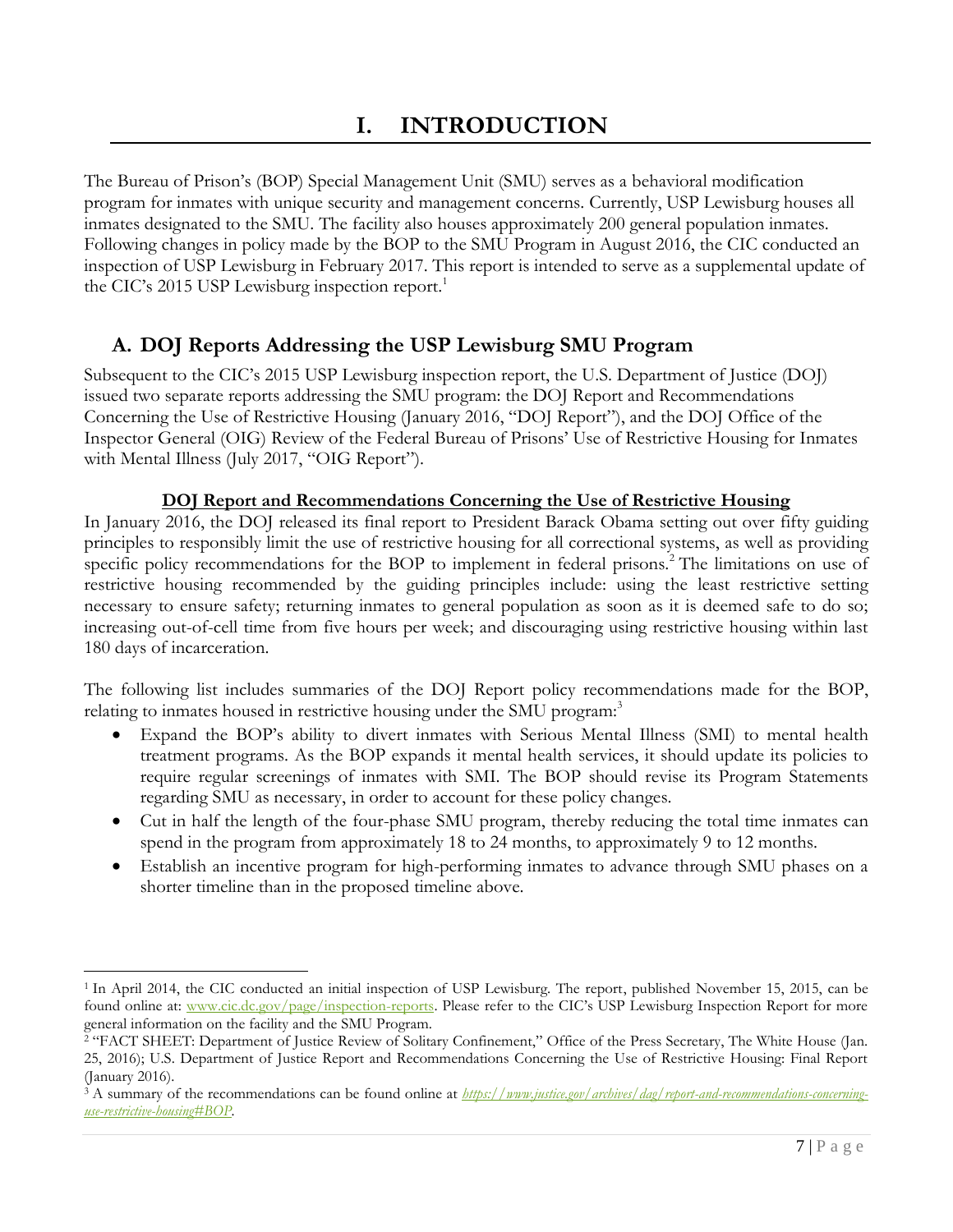Limit the maximum time an inmate may spend in SMU to 24 months. Inmates who complete the SMU program after 24 months would not be returned unless they engage in additional disruptive behavior warranting a new referral to the SMU program.

### **DOJ OIG Review of the BOP Use of Restrictive Housing for Inmates with Mental Illness**

In July 2017, the DOJ OIG released a report on the BOP's use of restrictive housing, including the SMU program, for inmates with mental illness. The OIG found that BOP policies do not adequately address the confinement of inmates with mental illness in Restrictive Housing Units (RHU), including SMU, and the BOP does not sufficiently track or monitor such inmates. Furthermore, the OIG found that mental health staff do not always document inmates' mental illnesses, leaving the BOP unable to accurately determine the number of inmates with mental illness and ensure that BOP provides appropriate care to them.<sup>4</sup>

# <span id="page-7-0"></span>**B. Updated BOP Policy Revisions Affecting the SMU Program**

In March 2016, President Barack Obama directed the DOJ in a Presidential Memorandum to implement the policy recommendations in the DOJ Report.<sup>5</sup> On August 9, 2016, the BOP announced changes to the SMU Program in response to the recommendations made by the DOJ Report to limit the use of restrictive housing.<sup>6</sup>

### **Revisions to the SMU Program**

The changes made reflect recommendations in the DOJ Report addressing reducing the length of the SMU program and diverting inmates with SMI from being placed in the SMU. Specifically:

- The SMU program is now a three-level program designed to be nine to 13 months in length. Furthermore, the BOP established the maximum time an inmate may spend in SMU is 24 consecutive months.
- Inmates designated to the SMU Program must have at least 24 months left on his sentence.
- Greater review of mental health records **prior** to placement in a SMU, including sending SMU referrals to the BOP's Central Office Psychology Services Branch for review to determine whether any mental health concerns exist that would preclude the individual from being housed in a SMU program.
- <span id="page-7-1"></span> An inmate already placed in a SMU may be removed from the program if his mental health does not reasonably allow him to complete the program.

# **II. CIC 2017 Inspection Findings & Recommendations**

As a follow-up from the CIC 2015 USP Lewisburg Inspection Report, the CIC is monitoring the SMU compliance with BOP program statements and the implementation of recommendations contained in the 2015 CIC report. Furthermore, new findings were made during the CIC's 2017 inspection and are included below, along with additional recommendations.

<sup>4</sup> The OIG made 15 recommendations to the BOP to improve screening, treatment, and monitoring of inmates with mental illness who are housed in RHUs, including the SMU program.

<sup>5</sup> "Limiting the Use of Restrictive Housing by the Federal Government," Presidential Memorandum (March 1, 2016).

<sup>6</sup> FED. BUREAU OF PRISONS, U.S. DEP'T OF JUSTICE, P5217.02, SPECIAL MANAGEMENT UNITS (AUG. 9, 2016); DOJ Report.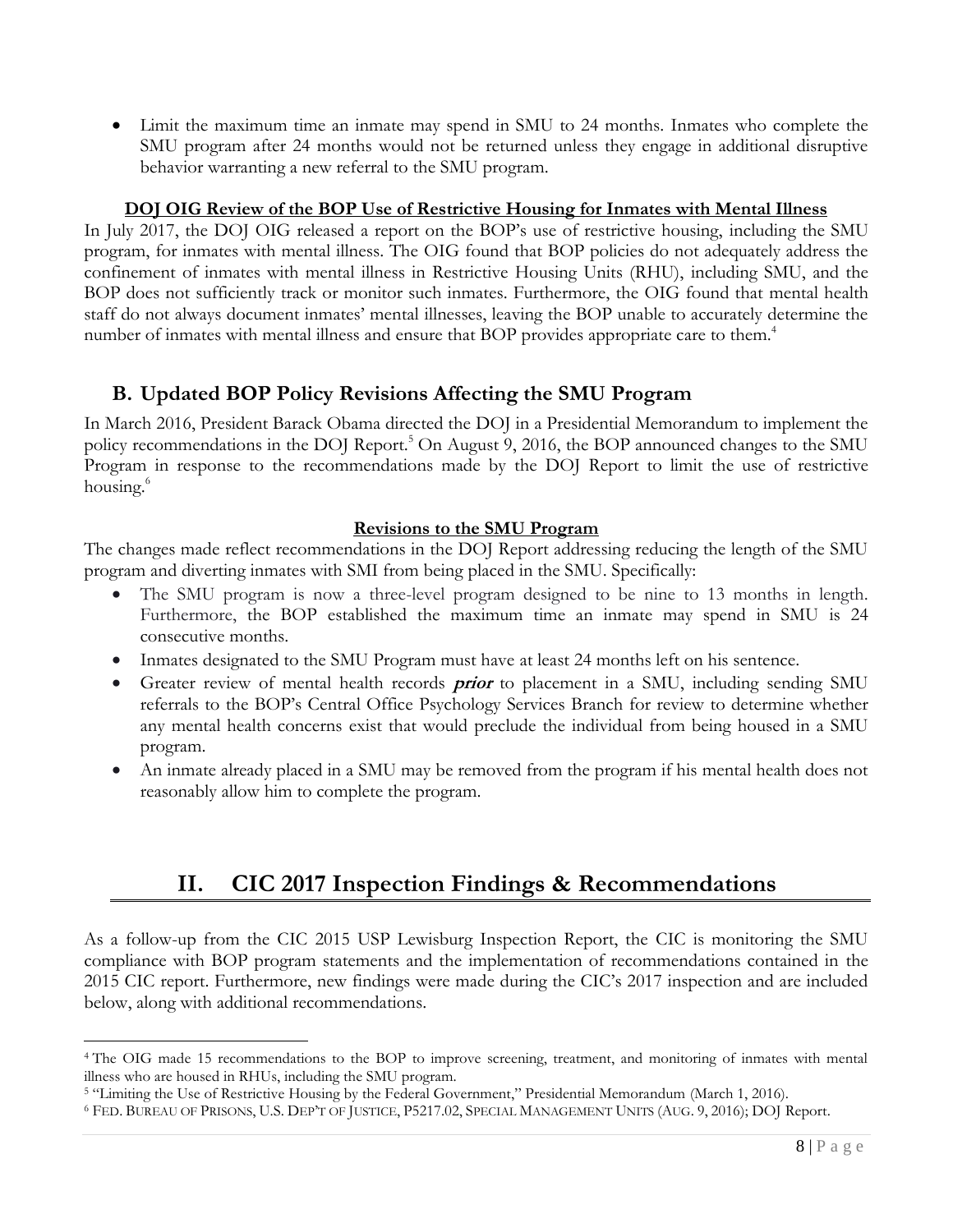# <span id="page-8-0"></span>**A. Conditions of Confinement, Generally**

The CIC is pleased to see the changes made by the BOP in significantly decreasing the length of the SMU program, and encourages the BOP's continued efforts to avoid placing inmates in the program. <sup>7</sup> As observed throughout our report, however, there have not been significant changes to the conditions of confinement for SMU inmates.

As stated in the DOJ Report's Guiding Principles, facilities should find ways to increase out-of-cell time to include opportunities for recreation, education, clinically appropriate treatment therapies, skill-building, and social interaction with staff and other inmates.<sup>8</sup> The Guiding Principles further state units should maintain adequate conditions for environmental, health, and fire safety.<sup>9</sup> The DOJ Report then recommended changes to the SMU to enhance opportunities for out-of-cell time.<sup>10</sup> Given the decreased SMU population, serious efforts should be taken to address the concerns documented throughout this report to improve the conditions of confinement at USP Lewisburg.

# <span id="page-8-1"></span>**B. SMU Program**

### **Applicability to Inmates Housed in SMU Before Policy Revisions**

Under P5217.02, inmates who were housed in the SMU program as of August 9, 2016, or prior to the effective date of the updated policy, would be individually assessed and could be housed in the SMU program for more than 24 consecutive months depending on his program level. Furthermore, on August 10, 2016, the Warden issued a memorandum to all SMU inmates clarifying the applicability of the policy revisions and individual assessments for those SMU inmates who were housed in SMU prior to the effective date of the policy revision.

As shown below, the CIC received reports from six DC SMU inmates who had been in the SMU for three to five years, which was confirmed after checking previous rosters with locations of DC inmates. As clearly stated in P5217.02, some SMU inmates may still be housed for an indefinite amount of time, despite the recommendations provided in the DOJ Report to limit the maximum time an inmate may spend in SMU to 24 months. $^{11}$ 

### **Changes to Program Structure**

As previously discussed, the SMU program is now a three-level program designed to be nine to 13 months in length. Furthermore, the BOP established the maximum time an inmate may spend in SMU is 24 consecutive months.

In response to the CIC's 2017 survey, six DC SMU inmates reported being in the SMU for three to five years; seven for one to two years; and 11 for less than one year. Of the six DC SMU inmates who reported being in the SMU for three to five years, two (33%) reported having been diagnosed with a mental health

 $\overline{a}$ <sup>7</sup> For further discussion on the decrease in the SMU population, please refer to Section II(L).

<sup>8</sup> DOJ Report, p 99.

<sup>9</sup> Id.

<sup>10</sup> DOJ Report, p 116.

 $11$  DOJ Report, p 112.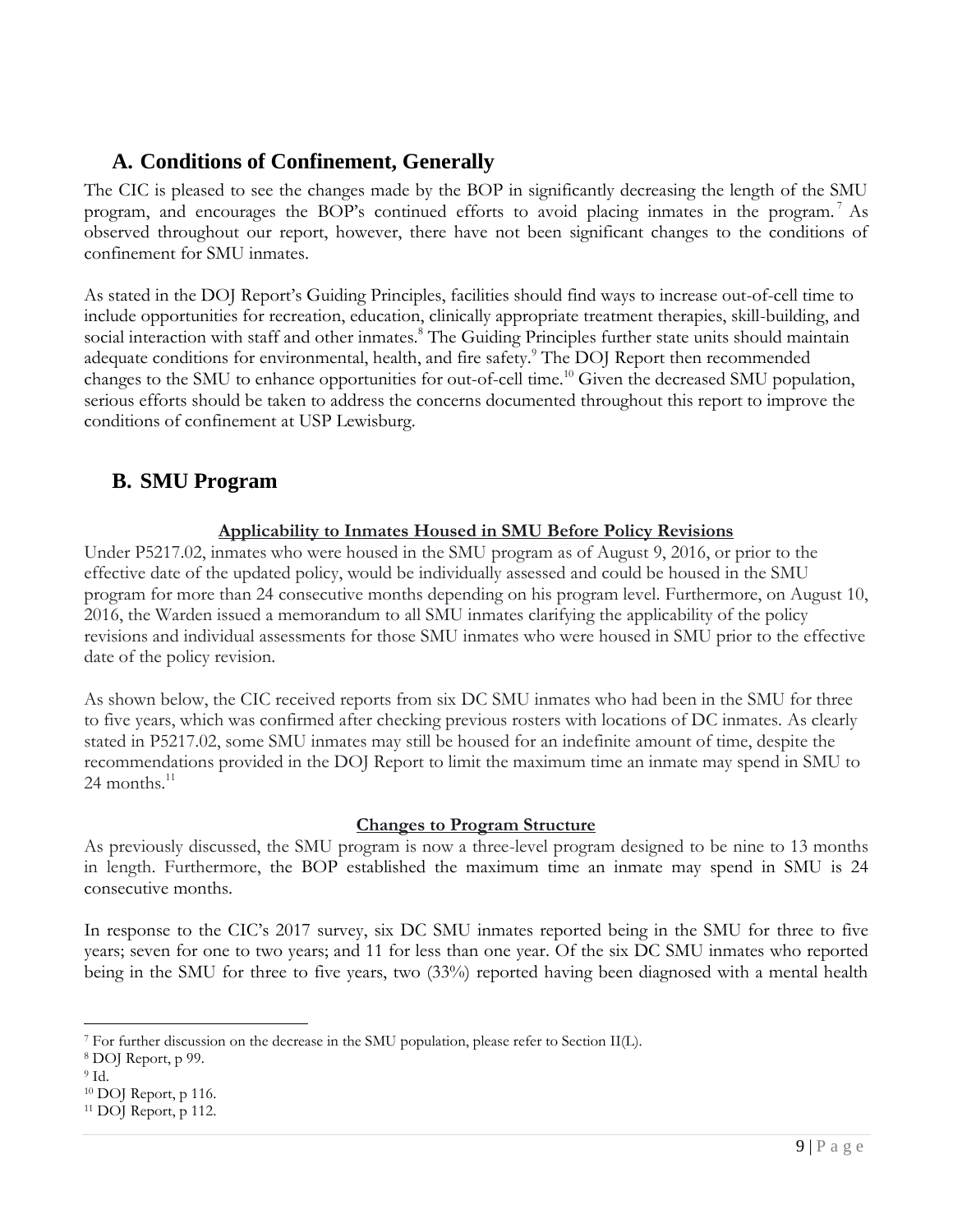illness. Additionally, out of 23 responses, 15 DC SMU inmates reported being sent to the SMU program once; seven sent twice; and one sent three times.



### **Programming**

In accordance with the changes made to the SMU program, programming at USP Lewisburg is now being offered as follows:

### *Phase One*

Program Statement 5217.02 states that inmates in Phase One complete their initial programming assessment and continue their involvement in GED or ESL classes, either individually or in a classroom setting. At USP Lewisburg, inmates in GED or ESL classes at Phase One take the classes in their assigned cells and are not allowed to participate via a classroom setting. SMU inmates are offered one hour of recreation in outdoor recreation cages each weekday. Inmates are expected to complete Phase One between six and eight months.

At the time of the inspection, the CIC interviewed 14 DC SMU inmates who were currently at Phase One in USP Lewisburg. Of these 14 inmates, nine (64%) reported they were not participating in any academic, vocational, or mental health programming. One individual explained that in terms of programming he received work packets, but he did not find them helpful or rehabilitative and only completed them to get programming points. Another individual also reported that the SMU programming was not rehabilitative and believed the program only served as "perpetual punitive segregation."

One individual who was participating in GED classes reported seeing his GED teacher only once every month. He stated the class only consisted of a two to three page packet. Another individual also participating in GED classes noted the absence of any educational teachers present in the SMU.

### *Phase Two*

Program Statement 5217.02 states that inmates in Phase Two continue their involvement in GED or ESL classes, either individually or in a classroom setting. In addition, Psychology staff members are expected to have frequent contact with inmates and may provide in-cell materials or involve inmates in Evidence Based Therapy (EBT) groups. Furthermore, the facility may require individuals to participate in individual and/or small group counseling sessions addressing treatment readiness, fundamental communication skills, criminal thinking, and improvement of coping/problem-solving skills. At USP Lewisburg, inmates in GED or ESL classes at Phase Two take the classes in their assigned cells and are not allowed to participate via a classroom setting. Furthermore, as written in USP Lewisburg's Admission & Orientation (A&O) Handbook, inmates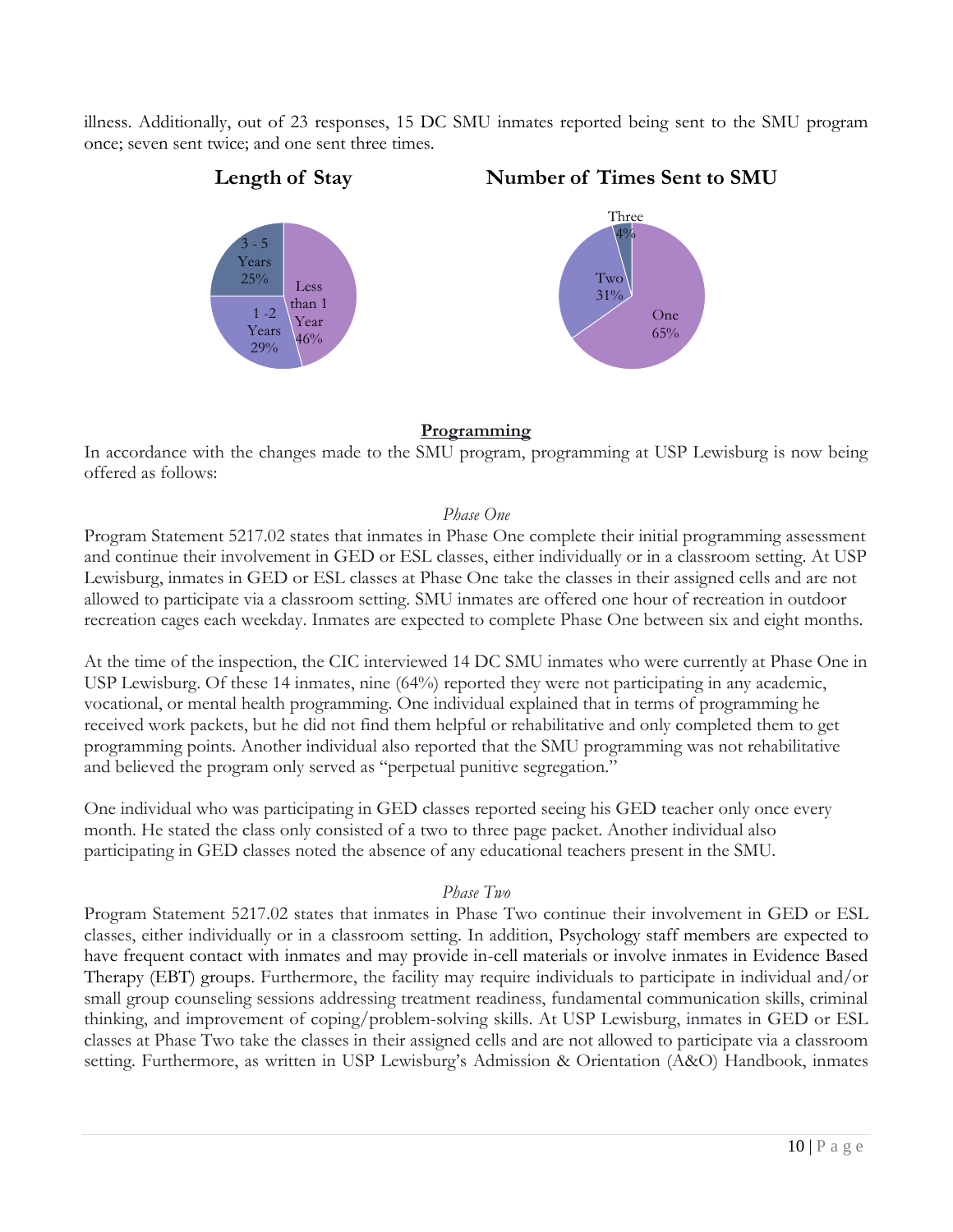who qualify may participate in limited Vocational Training (VT) preparation courses.<sup>12</sup> During the 2017 CIC Inspection, the facility reported that SMU inmates in Phase Two have the opportunity for out of cell time over one hour each weekday. Inmates are expected to complete Phase Two between two and three months.

At the time of the inspection, the CIC interviewed three DC SMU inmates who were currently at Phase Two in USP Lewisburg. Two individuals reported not participating in any vocational or mental health programming. One individual specifically stated a belief that individuals in the SMU are not allowed to participate in any programming while in SMU.

### *Phase Three*

Program Statement 5217.02 states that inmates in Phase Three participate in activities with more interaction in less restrictive environments. Inmates continue to participate in counseling and group counseling sessions as described in Phase Two. Furthermore, BOP policy states programming will normally occur for three to five hours Monday through Friday. At USP Lewisburg, inmates in GED or ESL classes at Phase Three may participate via a classroom setting outside of their assigned cells. SMU Phase Three inmates are offered one hour and forty minutes of out of cell time daily. In addition, SMU Phase Three inmates may have the opportunity to watch television in indoor recreation cages. The indoor recreation cages are also used for group sessions and can accommodate three to four inmates per cell. Inmates are expected to complete Level Three between one and two months.

At the time of the inspection, the CIC interviewed four DC SMU inmates who were currently at Phase Three in USP Lewisburg. All four individuals reported that they do not participate in any vocational or mental health programming.

### **Resets**

If inmates are convicted of disciplinary infractions, or otherwise fail to make satisfactory progress, they "reset" and begin the program on Day One of Phase One.

In response to the CIC's 2017 survey, 13 of 22 DC SMU inmates who responded, reported being reset to Phase One at least once. Of the 22 DC SMU inmates who responded, seven (32%) reported being reset to Phase One at least three times. Of these seven individuals, four (57%) reported being at USP Lewisburg for three to five years (as of February 2017). The chart below breaks down the number of times individuals have been reset to Phase One, for the 22 DC SMU inmates who responded.

# **Number of Times Reset to Phase One**



<sup>12</sup> Qualifications include: (1) Having a high school diploma or GED; (2) Having 6+ months available to complete the course; and (3) No 100 or 200 series incident reports or pending incident reports within the last four months in disciplinary record.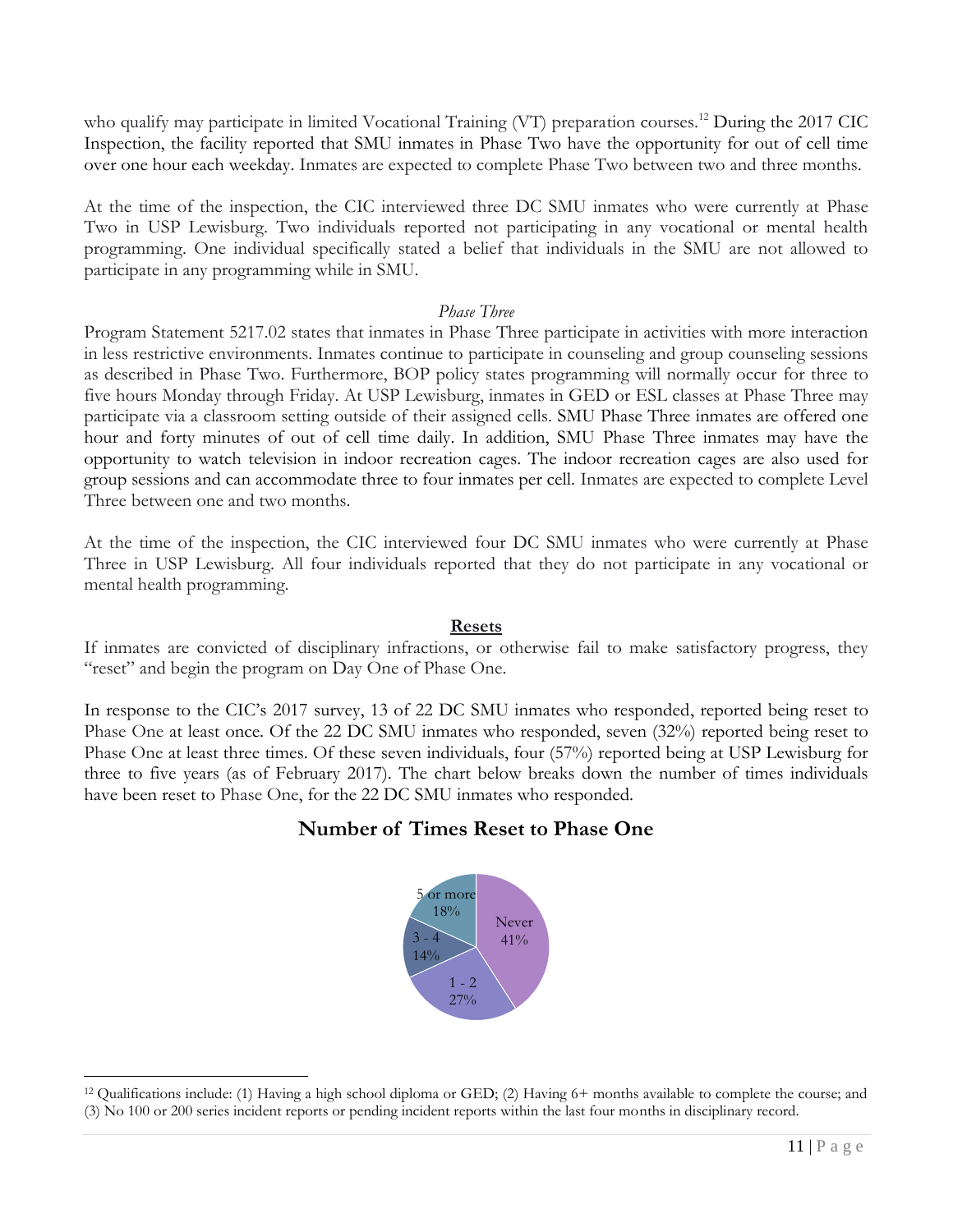Of the seven individuals who reported being reset to Phase One at least three times, three (43%) reported being diagnosed with a mental health illness. All three individuals further reported that they have not received adequate access to mental health care services at USP Lewisburg. Furthermore, of these three DC SMU inmates with mental health illnesses, one individual reported he was reset to Phase One numerous times, to such an extent that he "can't even count on both hands."

Additionally, three DC SMU inmates reported they were reset to Phase One after already completing the SMU program and awaiting transfer. Moreover, two DC SMU inmates reported they were reset to Phase One out of retaliation for filing PREA complaints and lawsuits against the facility.

### **End of Term Placements**

As stated in the DOJ Report's Guiding Principles, inmates placed in restrictive housing during the final 180 days (6 months) of his incarceration should be safely placed in less restrictive settings.<sup>13</sup> The Guiding Principles further state that if segregation is determined to still be necessary, targeted re-entry programming should be provided.<sup>14</sup> The DOJ Report then recommended that the BOP draft policy regarding end-of-term restrictive housing, in an effort to prevent inmates from being involuntarily housed in segregation during the final 180 days (six months) of his or her sentence. While the BOP policy revisions now require inmates to have at least 24 months left on his sentence to meet SMU referral criteria, SMU inmates may still be released directly from the SMU program if he is there for the total allowed designation time of 24 months.<sup>15</sup> Furthermore, as stated above, SMU inmates who were housed in SMU prior to the effective date of the policy revision are not limited by the total allowed designation time, and may still be released directly from the SMU program. Finally, at the time of the inspection, the facility did not identify any targeted re-entry programming.

As of January 1, 2017, out of the 124 DC inmates at USP Lewisburg, four were scheduled for release within 12 months, and nine were scheduled for release within 24 months. As of June 2017, two DC inmates at USP Lewisburg have since been released from the BOP, with one individual being released directly from Lewisburg's SMU program and the other transferred to USP Allenwood within the last two to five months of his sentence.<sup>16</sup>

### **RECOMMENDATIONS:**

- Revise Program Statement 5217.02 to require individual assessments of SMU inmates housed prior to the effective date of the policy revision to include a limitation of 24 months as of August, 9 2016.
- Formally develop and implement interactive educational, vocational, and mental health programming for all SMU inmates in all phases.
- Revise Program Statement 5217.02 to require inmates housed in SMU during the final 180 days (6 months) of his incarceration be individually assessed by a multi-disciplinary team including Executive Staff, the inmate's Unit Team, Health Services, and Psychology Services, to determine if

<sup>13</sup> DOJ Report, p 95.

<sup>14</sup> Id.

<sup>15</sup> P5217.02, pp 3 & 13.

<sup>&</sup>lt;sup>16</sup> Except as otherwise noted, the numbers reflect DC population for USP Lewisburg, including those in general population. However, there still exists the possibility that DC inmates can be released directly from involuntary segregation because the significant majority of DC inmates are in the SMU program and there was one confirmed instance of a DC inmate being released directly from the SMU program.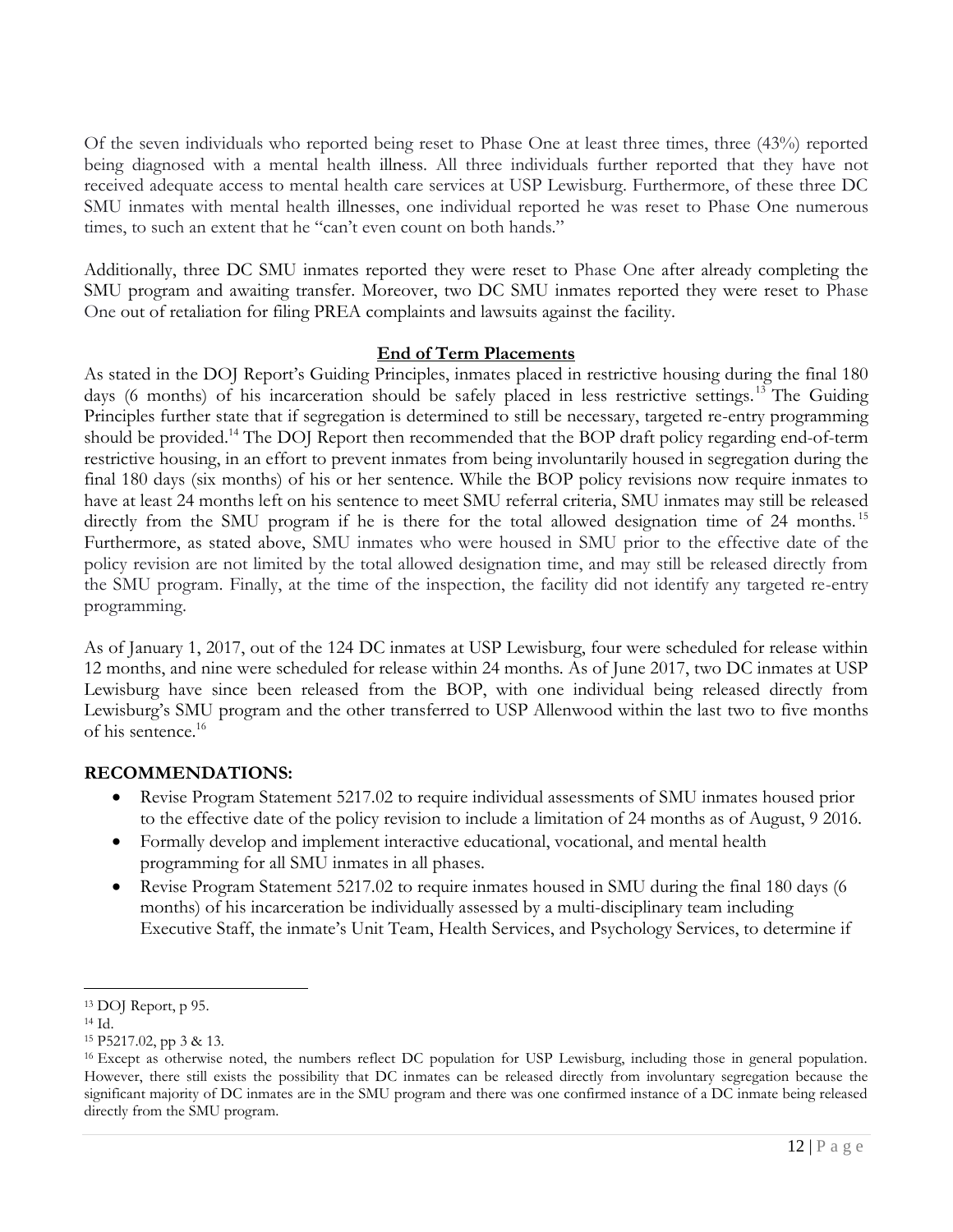individual can safely be placed in a less restrictive setting to prepare for successful reentry into society.

 Formally develop and implement a targeted re-entry programming for inmates being released directly to the community from the SMU program.

# <span id="page-12-0"></span>**C. Referral Procedures**

When considering designating an inmate to the SMU, a copy of the referral is sent to the BOP's Central Office Psychology Services Branch after the Warden at the inmate's current facility approves of the referral and the Regional Director determines there is sufficient evidence to warrant a hearing.<sup>17</sup> As stated in the updated program statement, the Psychology Services Branch reviews the inmate's mental health record to determine whether any mental health concerns exist to preclude the individual from being housed in the SMU. The program statement further directs the BOP to refer to Program Statement 5310.16 (Treatment and Care of Inmates with Mental Illness) when considering housing an individual with a serious mental health illness (SMI) in the SMU. If no evidence is found to preclude a hearing, an impartial Hearing Administrator (trained and certified as a Disciplinary Hearing Officer (DHO)) is appointed to conduct a hearing to determine whether the individual meets the criteria for SMU designation.<sup>18</sup>

Once an inmate's SMU referral is approved by the Designation and Sentence Computation Center (DSCC), a copy of the completed report is sent to the referring Warden, who is responsible for delivering the report to the inmate.<sup>19</sup> The inmate is provided the opportunity to appeal the decision and the Hearing Administrator's findings directly to the Office of General Counsel (OGC) by using the Administrative Remedy Program. If an inmate chooses to appeal, he may still be designated and transferred to the SMU and continue with the appeal while housed in SMU.

Multiple DC SMU inmates reported the SMU referral procedure is being enforced as a form of punishment, that it is biased against DC inmates, and that the appeals process is a sham. One DC SMU inmate stated that the Hearing Administrator in his previous facility was the same individual serving as the facility's DHO, resulting in a conflict of interest. Another DC SMU inmate reported he was present at his hearing, but was not provided the opportunity to challenge the findings during the hearing. He appealed the decision while housed in USP Lewisburg, but had not received any response. Two DC SMU inmates reported never receiving the Hearing Administrator's findings and, consequently, they were not afforded the opportunity to appeal the decision. Of significant concern was a DC SMU inmate who appealed the Hearing Administrator's decision to the OGC and had his sanction lifted so that he could be transferred out of the SMU. However, he was not transferred but was instead told by staff at USP Lewisburg, "Once you're in the program (SMU), you have to finish the program."

### **RECOMMENDATIONS:**

 Provide additional guidance to all BOP staff on referral procedures, with a specific focus on postdecision appeal decisions made by the OGC after transfer to the SMU.

<sup>17</sup> P5217.02.

<sup>18</sup> Id.

<sup>19</sup> Id.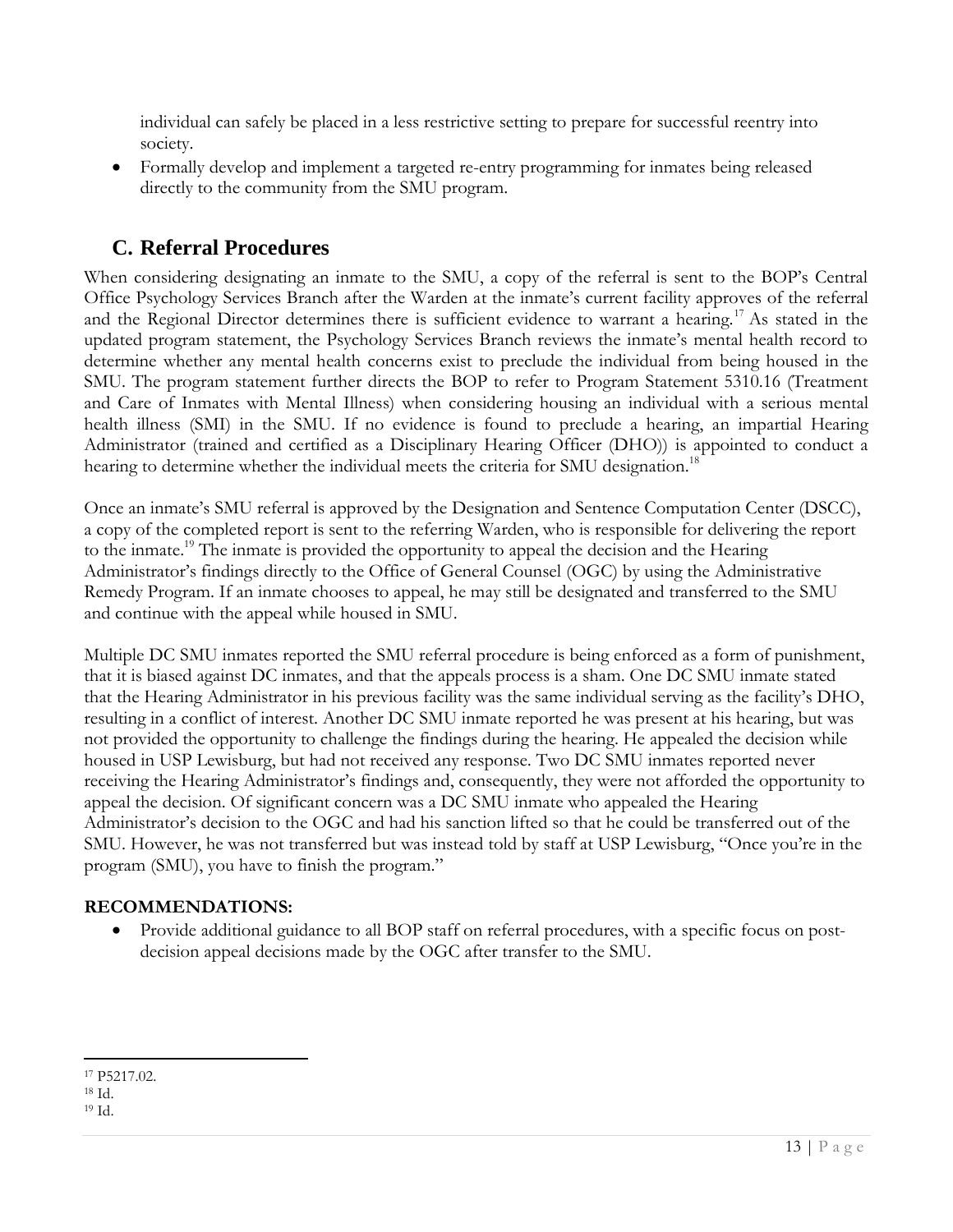# <span id="page-13-0"></span>**D. Safety of the SMU Program**

As stated by the BOP, the agency assesses the safety of facilities by reviewing (1) Chronological Disciplinary Records (CDR), including assaults; and (2) Rate of Assaults.<sup>20</sup> From January to December 2016, USP Lewisburg reported 12 guilty findings for serious assaults (Prohibited Act 101) and 104 guilty findings for less serious assaults (Prohibited Act 224). The rate of assaults per 5,000 inmates for serious assaults is 47.58 and 412.34 for less serious assaults. A chart of all significant incidents reported by the BOP between January to December 2016 is available in Appendix D.

In addition to the factors listed above, the CIC looks at additional criteria to assess the safety of facilities for staff and inmates, including emergency response, sexual abuse allegations, retaliation, and inmate concerns.

### **Emergency Call Button**

Several DC SMU inmates reported the cells at USP Lewisburg did not have any emergency call buttons for life-threatening situations. One individual described an incident where his cellmate attempted suicide in their cell; however, because there was no emergency call button in the cell, he could only try to get the attention of an officer by kicking the cell door.

### **Failure to Respond to Cellmate Concerns**

SMU inmates at USP Lewisburg, ordinarily, are housed two to a cell, for 23-24 hours a day while in Phase One & Two; and 22-24 hours a day while in Phase Three. As reported in the DOJ and OIG Reports, the practice of housing two inmates in segregation together in the same cell is commonly referred to as "doublecelling." In October 2016, National Public Radio (NPR) and The Marshall Project reported, in part, on the practice & consequences of double-celling at USP Lewisburg's SMU. The article quoted an anonymous SMU corrections officer, saying: "I've gone to as many as three, four cell fights in a day..."<sup>21</sup> As stated in the DOJ Report's Guiding Principles, inmates who show signs of psychological deterioration should be *immediately* evaluated by mental health staff.<sup>22</sup> The Guiding Principles further state that denial of basic human needs should not be used as a form of punishment.<sup>23</sup>

Multiple DC SMU inmates reported having issues with current and/or prior cellmates while at USP Lewisburg. Particularly, DC SMU inmates highlighted instances where they had cellmates with mental health concerns. Several individuals commented that they notified staff of potential problems, but staff failed to take action. One DC SMU inmate reported that, over the course of a year, he had several cellmates with perceived mental health illnesses who had outbursts in the middle of the night and smeared feces on the wall. Another individual reported that an officer denied him outdoor recreation and showers for two consecutive weeks, and informed the individual that the only way to get them back was if he would "f\*\*\* his cellie (cellmate) up."

<sup>&</sup>lt;sup>20</sup> Information can be found on BOP website at  $\frac{https://www.bop.gov/about/statistics/statistics.prison-safety.jsp.}$ 

<sup>21</sup> "Inside Lewisburg Prison: A Choice Between A Violent Cellmate or Shackles," Published Oct. 26, 2016; NPR News. Available online at [https://www.npr.org/2016/10/26/498582706/inside-lewisburg-prison-a-choice-between-a-violent-cellmate-or](https://www.npr.org/2016/10/26/498582706/inside-lewisburg-prison-a-choice-between-a-violent-cellmate-or-shackles)[shackles.](https://www.npr.org/2016/10/26/498582706/inside-lewisburg-prison-a-choice-between-a-violent-cellmate-or-shackles)

<sup>22</sup> DOJ Report, p 101.

<sup>23</sup> DOJ Report, p 99.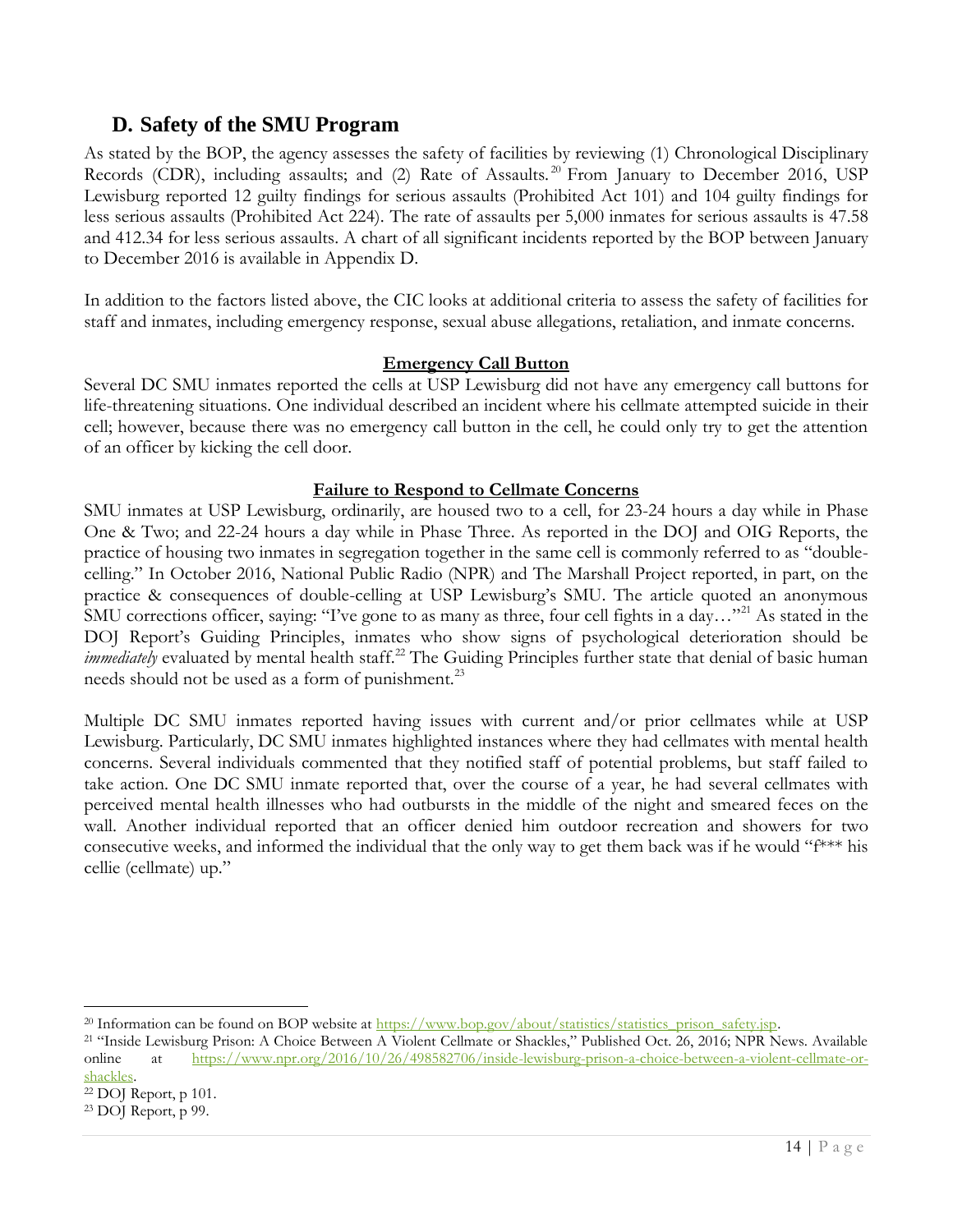### **Sexual Abuse**

The Prison Rape Elimination Act (PREA) requires the BOP to implement the national standards to prevent, detect, and respond to sexual abuse and sexual harassment.<sup>24</sup> Some of the standards include:

- All inmates are required to receive information explaining how to report incidents or suspicions of sexual abuse or sexual harassment (287 C.F.R. § 115.33).
- Following allegations of sexual abuse made by inmates, the BOP is required to protect against retaliation by using multiple protection measures, such as housing changes or transfers and removing alleged staff abusers from contact with victims (287 C.F.R. § 115.67(b)).
- Inmate victims of sexual abuse are required to receive timely, unimpeded access to crisis intervention services; the facility will also offer a mental health evaluation and treatment (287 C.F.R. §§ 115.82 & 115.83)

In response to the 2017 CIC inmate survey, a majority stated they had not been informed of PREA reporting options. Out of a total of 18 respondents, thirteen DC SMU inmates (72%) stated that they were not told how to report sexual abuse at USP Lewisburg.

Two DC SMU inmates surveyed indicated that they filed PREA complaints for sexual abuse. Both inmates indicated experiences of retaliation as a result of filing those complaints. The inmates explained that multiple correctional officers were made aware of the retaliatory abuses but appropriate safety measures were not subsequently followed. One DC SMU inmate indicated that following an incident where he was sexually abused by a staff member, he sought and received a no-contact order. He further reported that despite the no-contact order, he continued to be under the regular supervision of the alleged abuser.

Furthermore, both DC SMU inmates who reported filing PREA complaints indicated that they were not given access to mental health care. Specifically, the individuals reported they did not have the opportunity to meet with a psychologist after filing PREA complaints.

### **Staff Retaliation**

An overwhelming majority of DC SMU inmates surveyed as part of the February 2017 inspection reported instances of staff retaliation in response to inmates' use of the administrative remedy process, PREA complaints, and litigation. Of the 63% of DC SMU inmates surveyed in 2017 who have used the administrative remedy process at USP Lewisburg, the most common reason why respondents have used the process is for filing complaints against staff. Furthermore, staff retaliation was the most common response as to why DC SMU inmates have chosen not to use the administrative remedy process at USP Lewisburg. Multiple individuals reported instances of excessive use of force and placement in restraints after trying to submit complaints using the administrative remedy process.

In addition, DC SMU inmates reported that inmates are transferred to the D-Block Housing Unit if they file administrative remedy requests or litigate in court. As stated by DC SMU inmates, D-Block is used as a punitive/disciplinary housing unit. Several DC SMU inmates reported the Unit Team on D-Block frequently tampers with inmate mail & documents, including administrative remedy requests and appeals, and engages in abusive staff use of force.

<sup>24</sup> Prison Rape Elimination Act of 2003 (Public Law 108-79; Sept. 4, 2003); 28 CFR Part 115, National Standards To Prevent, Detect, and Respond to Prison Rape, Final Rule (June 20, 2012).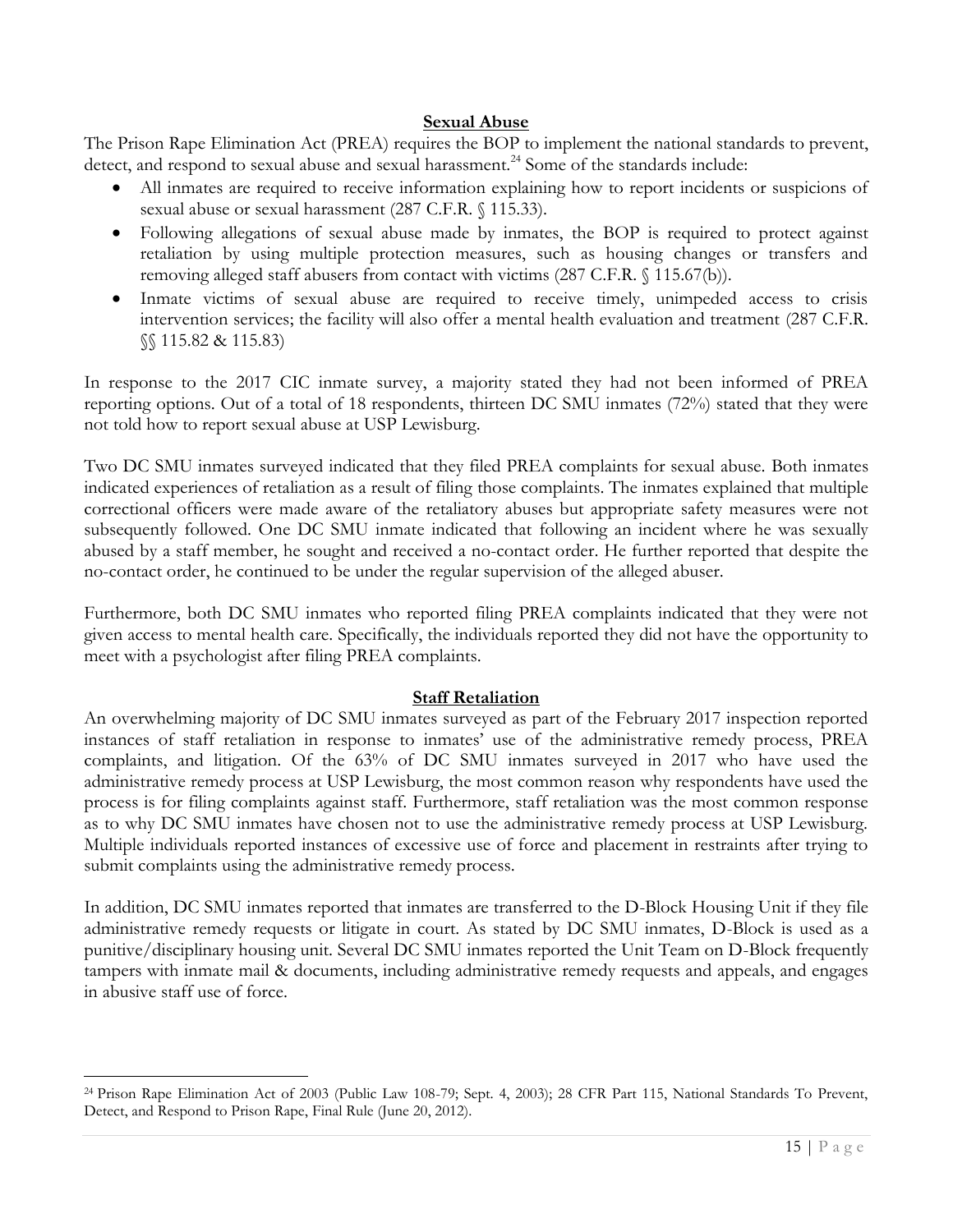### **RECOMMENDATIONS:**

- In addition to reviewing CDR and rate of assaults to assess the relative safety of USP Lewisburg, the BOP should consider significant incidents and concerns raised through inmate grievances, complaints, and third-party reports to better assess the safety of the SMU program for both inmates and staff.
- Ensure each cell at USP Lewisburg has an operable emergency call button.
- Formally develop and implement an expedient alternative practice to assigning cellmates that requires input from mental health staff and inmates.
- Pursuant to 287 C.F.R. § 115.33, ensure inmate education on how to report incidents or suspicions of sexual abuse or sexual harassment is effectively performed. In addition to providing information at orientation, via video, in handbook, and on posters, the facility should obtain acknowledgement from each inmate that they have received and understand the various ways of reporting sexual abuse and sexual harassment.

### <span id="page-15-0"></span>**E. Use of Force & Restraints**

In 2015, the CIC found that USP Lewisburg was in non-compliance with the BOP's policy on Use of Force And Application of Restraints.<sup>25</sup> Based on observations and inmate reports in 2017, the CIC finds that USP Lewisburg continues to be in non-compliance with BOP policy. Furthermore, the CIC finds that USP Lewisburg is in non-compliance with federal regulations on use of force and four-point restraints, including providing individuals the opportunity to use the toilet while in restraints.<sup>26</sup> In response to the CIC's 2017 survey, seven DC SMU inmates reported being placed in restraints at USP Lewisburg.<sup>27</sup>

#### **Significant Incidents**

As shown in the chart below, the total number of incidents involving use of chemicals, force, and restraints declined between 2013 to 2016. The CIC encourages the BOP's continued efforts to promote the safety and security of staff and inmates.

| Significant Incident History -<br>Use of Chemicals, Force, and Restraints |      |  |  |  |  |  |
|---------------------------------------------------------------------------|------|--|--|--|--|--|
| 2013 <sup>28</sup>                                                        | 2016 |  |  |  |  |  |
| 143                                                                       | 94   |  |  |  |  |  |
| 137                                                                       | 81   |  |  |  |  |  |
| 195                                                                       | 118  |  |  |  |  |  |
| 475                                                                       | 293  |  |  |  |  |  |
|                                                                           |      |  |  |  |  |  |
|                                                                           |      |  |  |  |  |  |

*Source: BOP. Statistics for 2013 dated 01/2013 to 12/2013. Statistics for 2016 dated 01/2016 to 12/2016.*

<sup>&</sup>lt;sup>25</sup> FED. BUREAU OF PRISONS, U.S. DEP'T OF JUSTICE, P5566.06, CN-1, USE OF FORCE AND APPLICATION OF RESTRAINTS (AUG. 29, 2014).

<sup>26</sup> 28 C.F.R. § 552.24(e).

<sup>&</sup>lt;sup>27</sup> Refer to II(E) for further discussion on the duration of restraints used on inmates with mental illness.

<sup>&</sup>lt;sup>28</sup> The initial publication of CIC's 2015 USP Lewisburg Inspection Report erroneously stated "No data provided" for the following numbers. The information was received by the BOP in response to the CIC's inspection request. A corrected version of the 2015 Report is now available on our website, as well as provided in this report.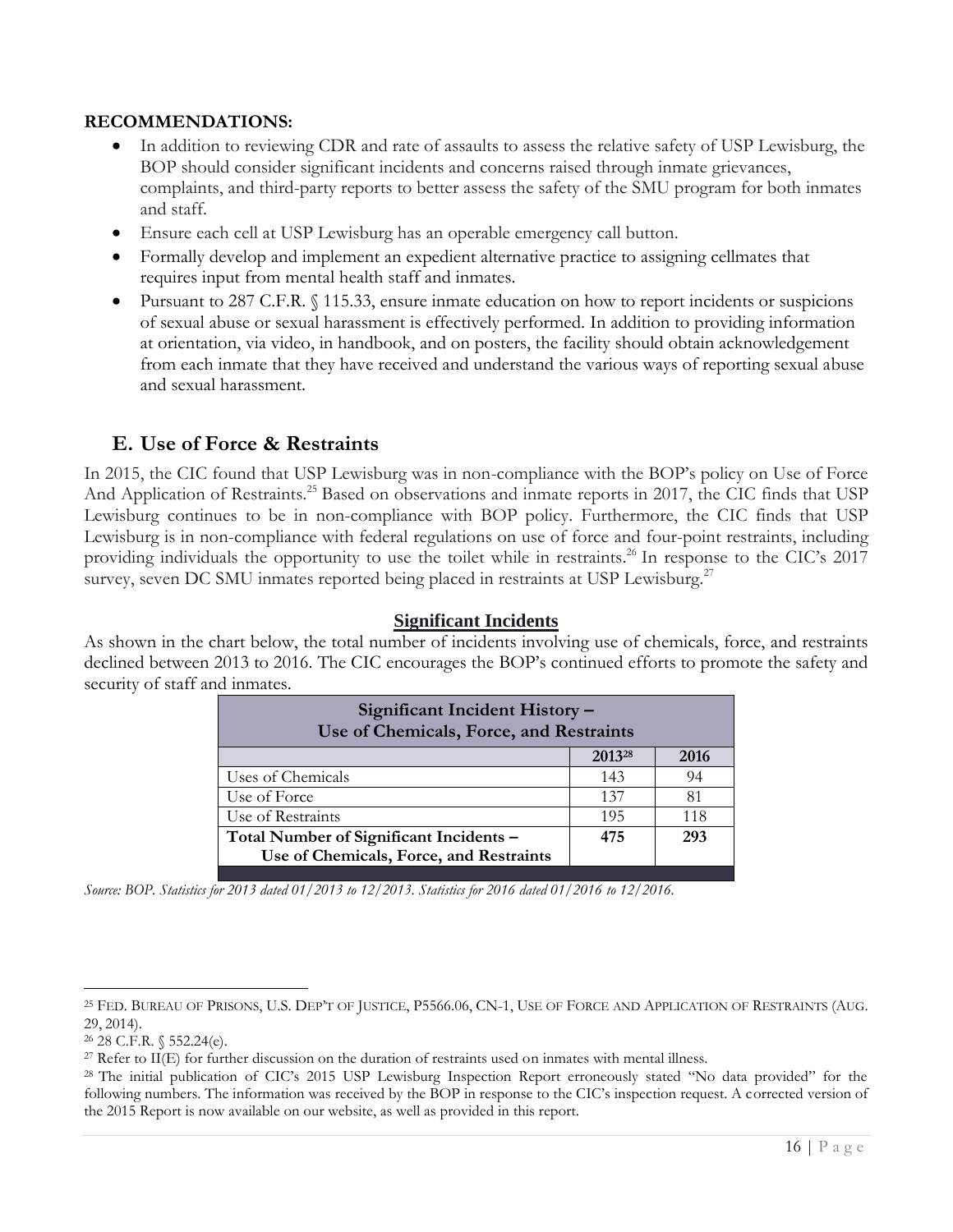### **Use of Chemicals After Restraints**

Two DC SMU inmates reported being maced before being placed in restraints and were not given the opportunity to rinse off the chemicals. One individual specifically reported being placed back in his cell after being maced and did not receive any soap or washcloth for three days, and in that time could not clean himself or his bed, which was covered in the chemical.

#### **Harassment, Threats, & Assaults By Staff and Other Inmates**

In response to the CIC's 2017 survey, approximately 48% of DC SMU inmates surveyed reported being harassed, threatened, or abused by staff at USP Lewisburg; and 14% reported being harassed, threatened, or abused by other inmates.<sup>29</sup> When asked to share the most negative aspects of USP Lewisburg, a majority of DC SMU inmates reported problems with staff, specifically corrections officers, and physical assaults. In addition, DC SMU inmates continued to report staff-on-inmate assaults occurring in areas where there are no cameras, including showers and back hallways.

### **Duration of Restraints**

In response to the CIC's 2017 survey, five DC SMU inmates reported the maximum time they had been kept in restraints at USP Lewisburg as follows: five days; four days; two days; and two individuals reported spending 24 hours in restraints.<sup>30</sup>

### **Injuries From Restraints**

In response to the CIC's 2017 survey, four DC SMU inmates reported injuries from the use and application of restraints at USP Lewisburg, including bruises, cuts, keloids, and extreme swelling around their waists and wrists. Two individuals also noted permanent nerve damage in their hands. One individual who was diagnosed with a mental health illness reported that he experienced mental and emotional damage as a result of the use and application of restraints.

### **Reporting & Videotape Requirements of Use of Force & Restraints Incidents**

Staff are required to obtain a video camera immediately and record any use of force incident, unless it would endanger the inmate, staff, or others, or would result in a major disturbance or serious property damage.<sup>31</sup> After an individual is placed in restraints, staff are required to document the two-hour Lieutenant checks, 24-hour Health Services Staff Review, and 24-hour Psychology Staff Check. Restraints checks currently are not required to be videotaped by staff.

In response to the CIC's 2017 survey, two DC SMU inmates reported staff at USP Lewisburg do not use video cameras while being restrained. The CIC received additional concerns from community partners who said frequently there are discrepancies between staff and inmates as to whether the restraints checks are occurring and what is said during the checks.

### **Documentation of Injuries by Health Services**

Program Statement 5566.06, CN-1, states that staff are required to document all incidents of use of restraints, including medical reports. In response to the CIC's 2017 survey, DC SMU inmates reported instances where Health Services at USP Lewisburg failed to document injuries.

<sup>29</sup> When asked, "Have you ever been harassed, threatened, or abused by staff here?": 10 reported Yes, and 11 reported No. When asked, "Have you ever been harassed, threatened, or abused by other inmates here?": 3 reported Yes, and 18 reported No.

<sup>30</sup> Refer to II(E) for further discussion on the duration of restraints used on inmates with mental illness.

<sup>31</sup> P5566.06, CN-1.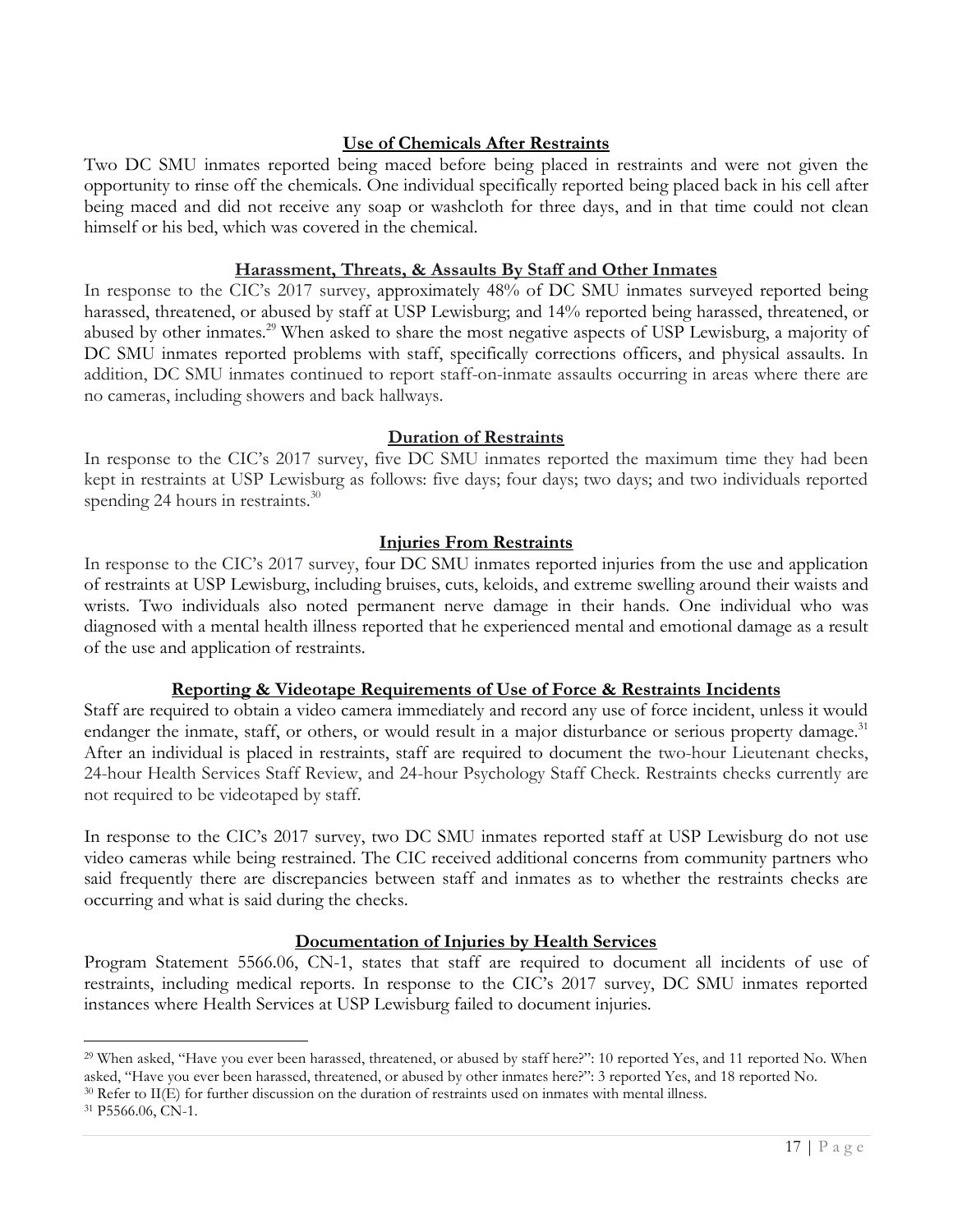### **Opportunity to Use the Toilet**

Pursuant to federal regulation 28 C.F.R. § 552.24(e), while an inmate is placed in four-point restraints, he will be afforded the opportunity to use the toilet at every two-hour review, unless he continues to actively resist or becomes violent. In response to the CIC's 2017 survey, three DC SMU inmates reported not being provided the opportunity to use the toilet while placed in four-point restraints for periods ranging between 48 to 120 hours. One individual commented, "They play torture mind-games with the urinal."

### **Application of Restraints as Form of Retaliation**

Pursuant to federal regulation 28 C.F.R. § 552.24(e), use of force may not be used as a way to punish inmates. In response to the CIC's 2017 survey, three DC SMU inmates reported being placed in restraints out of retaliation for filing complaints against the facility, including Prison Rape Elimination Act (PREA) complaints, lawsuits, and incident reports to the BOP Office of Internal Affairs (OIA). Additionally, a DC SMU inmate stated that he chooses not to report any incidents because then "you run into a lot of problems" with staff at USP Lewisburg.

Of particular concern was a DC SMU inmate who said that two SMU inmates who were celled together had set themselves on fire in May 2016 in their cell on D-Block protesting their conditions of confinement. The CIC received additional letters from two different SMU inmates regarding the same incident. Reports received indicated that the SMU inmates informed staff they were going to set themselves on fire and were ignored by staff. After the SMU inmates set themselves on fire, they were placed in restraints.

### **RECOMMENDATIONS:**

- Revise Program Statement 5566.06, CN-1 to require staff obtain a video camera and record all restraints check, including two-hour Lieutenant Checks, 24-hour Health Services Staff Review, and 24-hour Psychology Staff Check.
- Revise Program Statement 5566.06, CN-1 to develop and implement protections against being placed in restraints as punishment.

# <span id="page-17-0"></span>**F. Mental Health Care**

 $\overline{a}$ 

Based on DOJ reports, observations, inmate reports, and other information collected in 2017, the CIC finds that USP Lewisburg continues to be in non-compliance with BOP's policies on the SMU program and Treatment and Care of Inmates With Mental Illness. 32

### **Staffing Levels**

As of February 2017, Psychology Services staff at USP Lewisburg consisted of 19 on-site staff, made up of 17 BOP staff members and two U.S. Public Health Service (PHS) staff members, who provide psychology services to a total of 1,247 inmates at USP Lewisburg. Of the 19 staff in Psychology Services, three Psychologists are designated for SMU. Therefore, with a SMU population of 618 inmates at the time of the CIC inspection, USP Lewisburg was operating with one Psychologist per every 206 SMU inmates.<sup>33</sup> Despite the increased ratio of SMU Psychologists to inmates from the OIG report, the CIC continued to receive

<sup>32</sup> P5217.02; FED. BUREAU OF PRISONS, U.S. DEP'T OF JUSTICE, P5310.16, TREATMENT AND CARE OF INMATES WITH MENTAL ILLNESS (MAY 1, 2014).

<sup>33</sup> As of 2015, USP Lewisburg was operating with 1 Staff Psychologist per every 582 SMU inmates (OIG Report).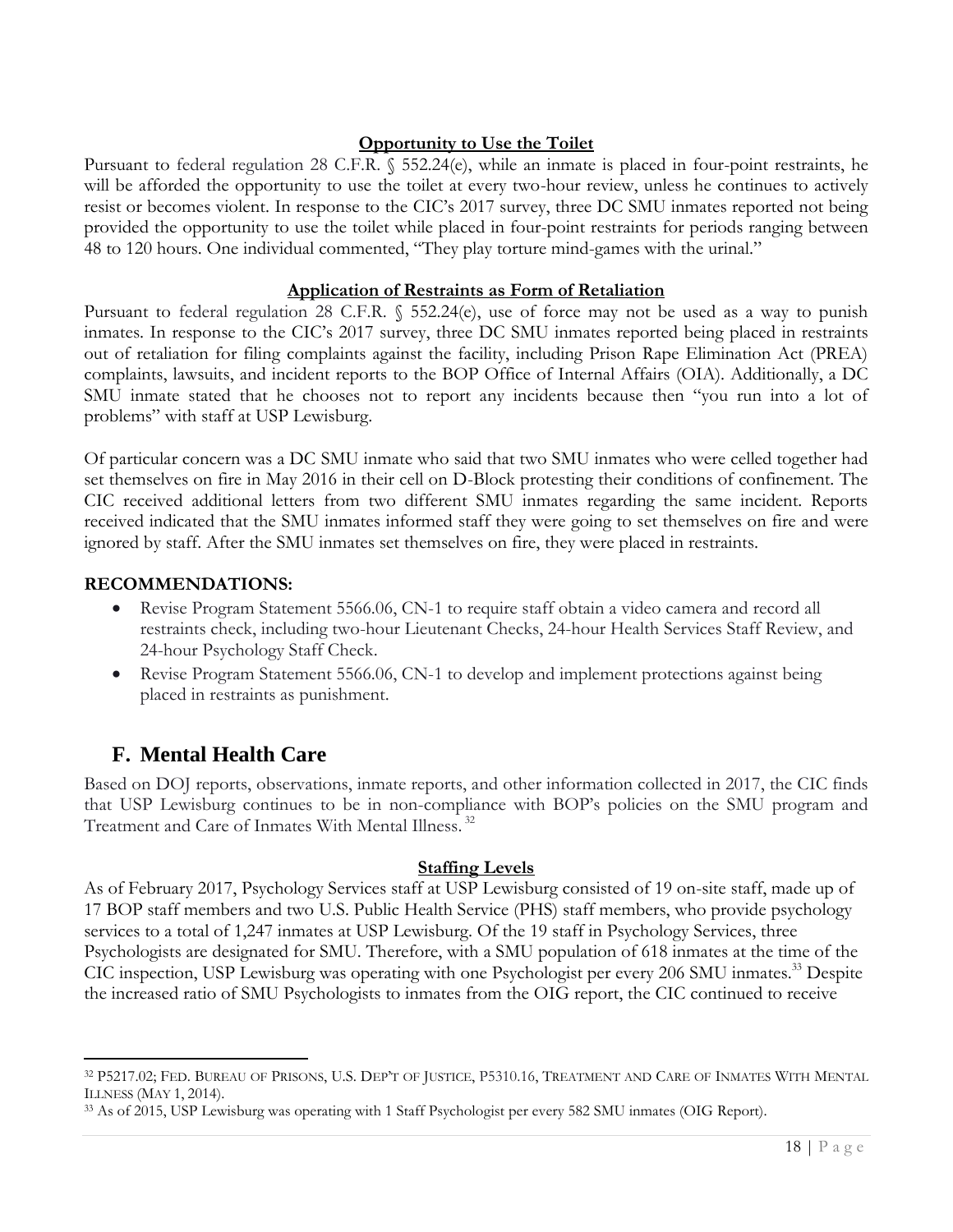reports of inmates not receiving mental health services at USP Lewisburg, as well as reports of declining Mental Health Care Levels (MHCL) of individuals while incarcerated at USP Lewisburg (discussed below).

### **SMU Population of Inmates with Mental Illness & Access to Mental Health Services**

USP Lewisburg is a Mental Health Care Level II facility.<sup>34</sup> As of January 2017, USP Lewisburg reported there were 130 SMU inmates overall, including 15 DC inmates, who had been diagnosed with a mental health illness. As reported by USP Lewisburg in response to CIC's document request, inmates who have been diagnosed with a mental health illness represent 19.5% of the SMU population. However, the OIG found that the BOP could not accurately determine the number of inmates with mental illness because staff does not always document inmates' mental illnesses. <sup>35</sup> In 2015, a SMU Psychologist reported to OIG that approximately  $90\%$  of SMU inmates have a mental illness (if including personality disorders).<sup>36</sup>

Without adequate access to mental health services, many inmates may not have the opportunity to be properly diagnosed, and, consequently, continue to be denied necessary mental health care as required in P5310.16. In support of this finding, in response to the 2017 survey, several DC SMU inmates with no diagnosed mental health illnesses reported requesting mental health services on several occasions but never receiving a response. Out of 10 DC SMU inmates who responded and required mental health services, nine reported not having adequate access to mental health services, and only one reported having adequate access to mental health services.

The CIC asked DC SMU inmates who required mental health services to rate their satisfaction with both the quality and wait times of mental health services at USP Lewisburg.<sup>37</sup> Out of 10 DC SMU inmates who responded and required mental health services, all 10 reported being very unsatisfied with the quality of mental health care at USP Lewisburg. Furthermore, out of 10 DC SMU inmates who responded and required mental health services, eight reported being very unsatisfied and two reported being unsatisfied with the wait times at USP Lewisburg.

### **Change of Mental Health Care Level Assignment (MHCL)**

BOP policy states that an individual's MHCL may only be changed by a psychologist, psychiatrist, or qualified mid-level practitioner after a review of records and a face-to-face clinical interview establishing a diagnosis or indicating the absence of a diagnosis. <sup>38</sup> The BOP policy further states that mental health care levels are not changed for administrative, designation, or transfer purposes.

The OIG Report stated that, following the adoption of the revised mental health policy in 2014 increasing the standards of care (P5310.16), there was a 56% decrease in the number of SMU inmates receiving regular mental health treatment. The OIG concluded that mental health staff may have reduced the number of inmates who were required to receive regular mental health treatment because they did not have the necessary staffing to provide the increased treatment standards.

<sup>34</sup> For more information about medical care levels, please refer to the CIC Info Sheet – BOP Medical Care Levels. Available online at <https://cic.dc.gov/page/cic-info-sheets>

<sup>35</sup> OIG Report.

<sup>36</sup> Id.

 $37$  Note: responses of "N/A" were not included in the analysis to ensure that levels of satisfaction refer only to those who have used these services. For instance, analysis of mental health perceptions is based only on responses from inmates who require mental health services.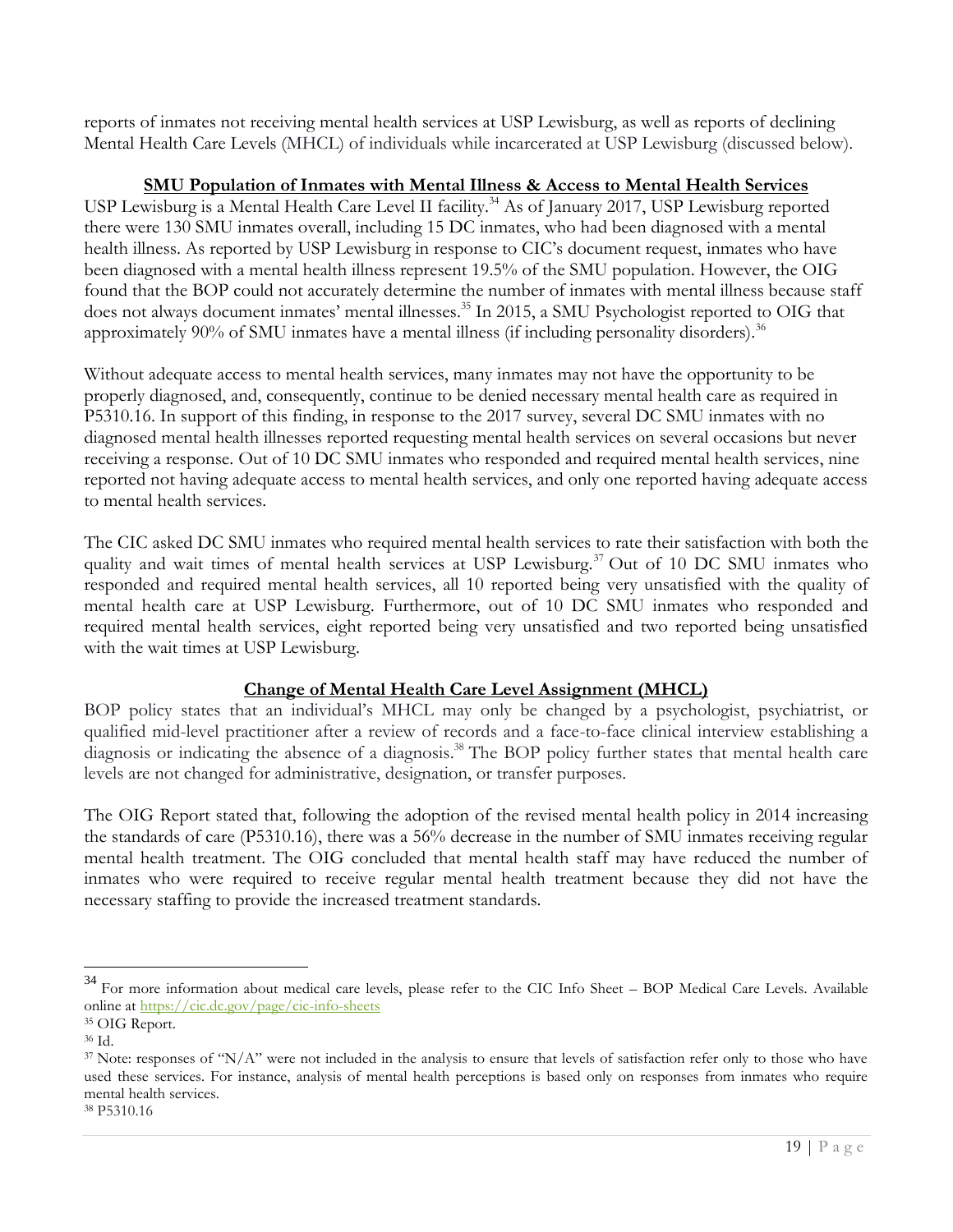In response to the CIC's 2017 survey, three DC SMU inmates reported a change in their MHCL assignment upon arrival to USP Lewisburg. All three individuals reported being dropped to a MHCL One and being rediagnosed with Antisocial Personality Disorder, despite having previous diagnoses of serious mental illnesses, including Post-Traumatic Stress Disorder (PTSD), depression, and anxiety.

### **Evaluations & Private Interviews**

As a result of the policy changes made to the SMU Program, additional opportunities were created to review an inmate's mental health concerns and designate him to a different facility, if approved by the BOP's Central Office Psychology Services Branch.<sup>39</sup> In addition to an initial intake screening evaluation, inmates in the SMU are supposed to be evaluated every 30 days by mental health staff, with additional services for emergencies or inmates requiring routine/follow-up visits.<sup>40</sup> Mental health evaluations in restrictive housing, including the SMU, is supposed to include a review of an inmate's records, behavioral observations, a clinical interview, and psychological testing (if clinically indicated).<sup>41</sup>

Furthermore, as standard procedure, Psychology Services is supposed to remove inmates from their cells in restrictive housing units, including the SMU, for private interviews to provide appropriate treatment and care consistent with the inmate's MHCL.<sup>42</sup> There are exceptions from removing inmates from their cells for such interviews, including when inmates are behaving aggressively or for safety and security reasons.

BOP policy further states that all critical contacts be conducted in a private area, to the extent possible.<sup>43</sup> Critical contacts include diagnostic assessments, suicide risk assessments, crisis intervention, and any other mental health service addressing potentially sensitive issues.<sup>44</sup> As stated in the OIG Report, BOP Psychology Services Branch officials reported that BOP policy requires inmates to be *treated* in a private area, but not the critical contact with psychology staff. Furthermore, the officials noted that documenting where critical contacts occur is a best practice, but not required by BOP policy. In response, the OIG Report found that the inconsistent documentation of where critical contacts occur by staff "prevents the BOP from assessing the extent to which its policy goal to protect inmate privacy has been achieved and limits its ability to correct practices that are inconsistent with policy, which may limit the appropriate treatment and care afforded to inmates according to MHCL."<sup>45</sup>

When asked if evaluated by mental health staff upon arrival at USP Lewisburg, three DC SMU inmates (13%) said yes, 18 said no (78.3%), and two said they did not know (8.7%). Several DC SMU inmates reported that the evaluation only consisted of a paper questionnaire they completed in their cells and slid through the door. DC SMU inmates did not consider the questionnaire to be an adequate evaluation process.

When asked if evaluated by mental health staff every 30 days, all 21 DC SMU inmates (100%) who responded said no. Several DC SMU inmates reported never having the opportunity for private sessions, only communicating with mental health staff through a cell door, and only being handed puzzles during rounds. One individual who responded to the survey and required mental health services had been in the SMU program since 2015 and reported that he had never communicated in a private setting with

<sup>42</sup> P5310.16

<sup>44</sup> P5310.16

 $\overline{a}$ <sup>39</sup> P5217.02

<sup>40</sup> P5217.02

<sup>41</sup> P5310.16, p 20

<sup>43</sup> P5310.16

<sup>45</sup> OIG Report, p 47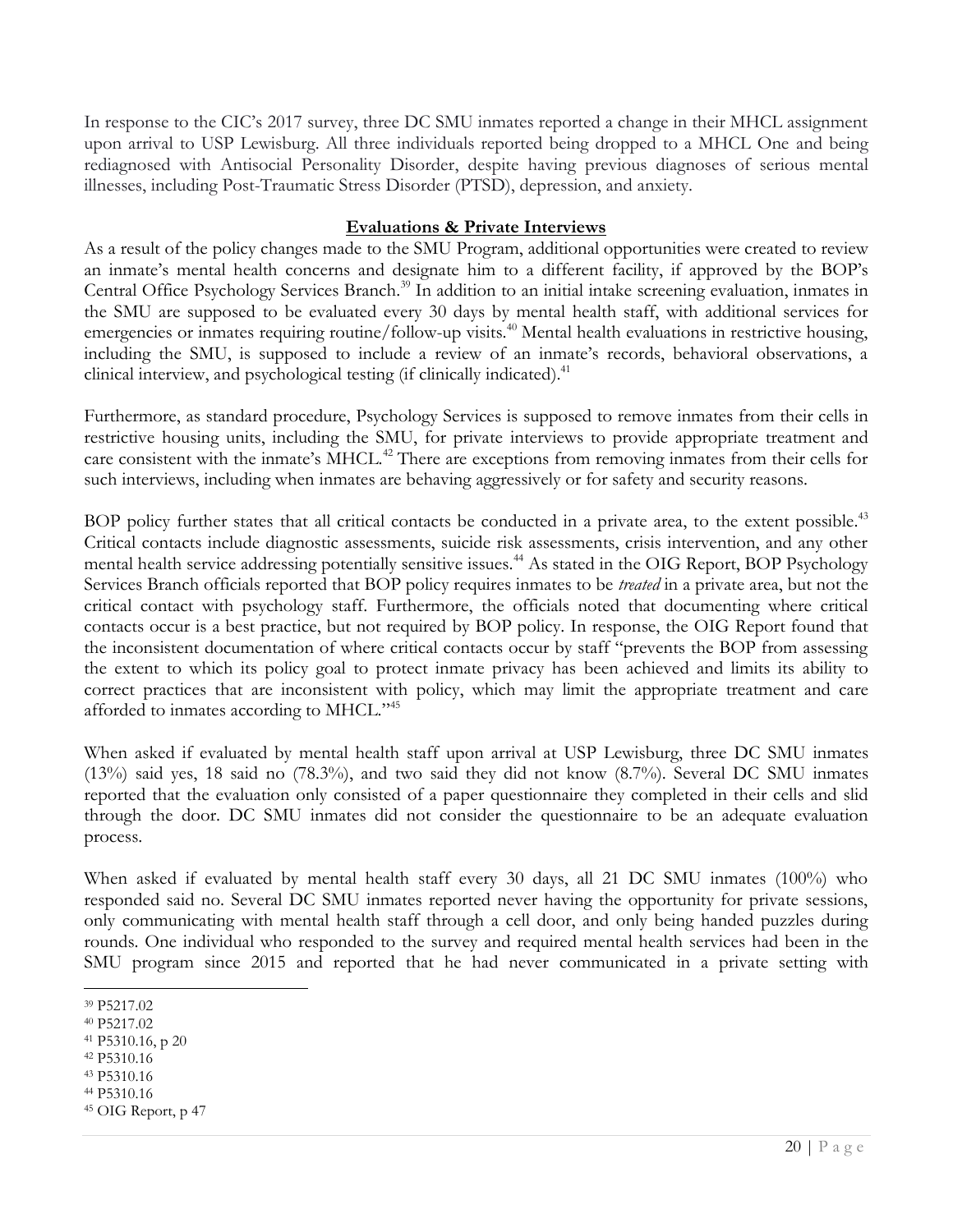Psychology staff, and thus never felt that he could safely talk about his sensitive mental health concerns. He further reported he was recently taken off his anxiety medication without any warning, and despite never having a private interview with anyone from Psychology Services.

Of significant concern were two inmate reports describing situations where Psychology staff told inmates psychological evaluations are based solely off an inmate's incident reports. Furthermore, both individuals also reported that inmates are not afforded the opportunity for a private interview with mental health staff unless they attempt suicide. One individual who requested a private interview at least six times since being at USP Lewisburg stated: "The only time they provide one-on-one is when you're hanging from a noose."

### **Treating Mental Illness Through Use of Restraints**

Of the seven individuals interviewed in 2017 who reported being placed in restraints, three (43%) indicated they had been diagnosed with a mental health illness. All three individuals further reported they had not received any mental health care services at USP Lewisburg. One of the DC SMU inmates who was interviewed by the CIC and provided BOP records, evidenced being placed in restraints after repeated requests for a private interview with psychology staff and be placed back on his psychotropic medication to control his behavioral issues. According to documentation, psychology staff responded to his requests for mental health treatment by contacting corrections staff for the behavioral issues in question, specifically the reason given was because of his "unwillingness to engage." Corrections staff then proceeded to place the inmate in restraints.

Inmates suffering from mental illness who are not provided appropriate treatment and care may be prone to violent and/or disruptive behavior resulting from symptoms of his mental illness, as evidenced by the behavioral issues reported by the inmate above. Instead of being provided appropriate mental health treatment, these individuals suffer from the symptoms of their illnesses and are then further punished by being placed in restraints, usually for extended periods of time.<sup>46</sup>

### **RECOMMENDATIONS:**

- Hire an independent Qualified Mental Health Professional (QMHP) to provide evaluations of inmates' current level of functioning for SMU inmates at USP Lewisburg. If, in the clinical judgment of this independent evaluator, the inmate requires a higher level of care, the BOP should make arrangements for their transfer to a more appropriate facility.<sup>47</sup>
- Revise Program Statement 5310.16 to require inmates in the SMU to sign a document acknowledging receiving a clinical interview for all mental health evaluations.
- Revise Program Statement 5310.16 to require all staff to document the location of critical contacts with inmates in the SMU.
- Develop and implement diversion and mitigation interventions for all SMU inmates as required in Program Statement 5310.17 to prioritize alternatives to placing inmates in restraints in response to symptoms of mental illness.
- Increase staff training on recent BOP policy revisions affecting operations of SMU.<sup>48</sup>

<sup>&</sup>lt;sup>46</sup> In response to the CIC's 2017 survey, five DC SMU inmates reported the maximum time they had been kept in restraints at USP Lewisburg. Of these individuals, two had been diagnosed with a mental health illness, either at USP Lewisburg or elsewhere, and had been kept in restraints for five days and two days at USP Lewisburg.

<sup>47</sup> Dr. Andrea Weisman, Ph.D., expert communication, July 19, 2017.

<sup>48</sup> One DC SMU inmate recommended providing training to staff on the recent changes to BOP policy, specifically the changes made to housing individuals with SMI in the SMU program.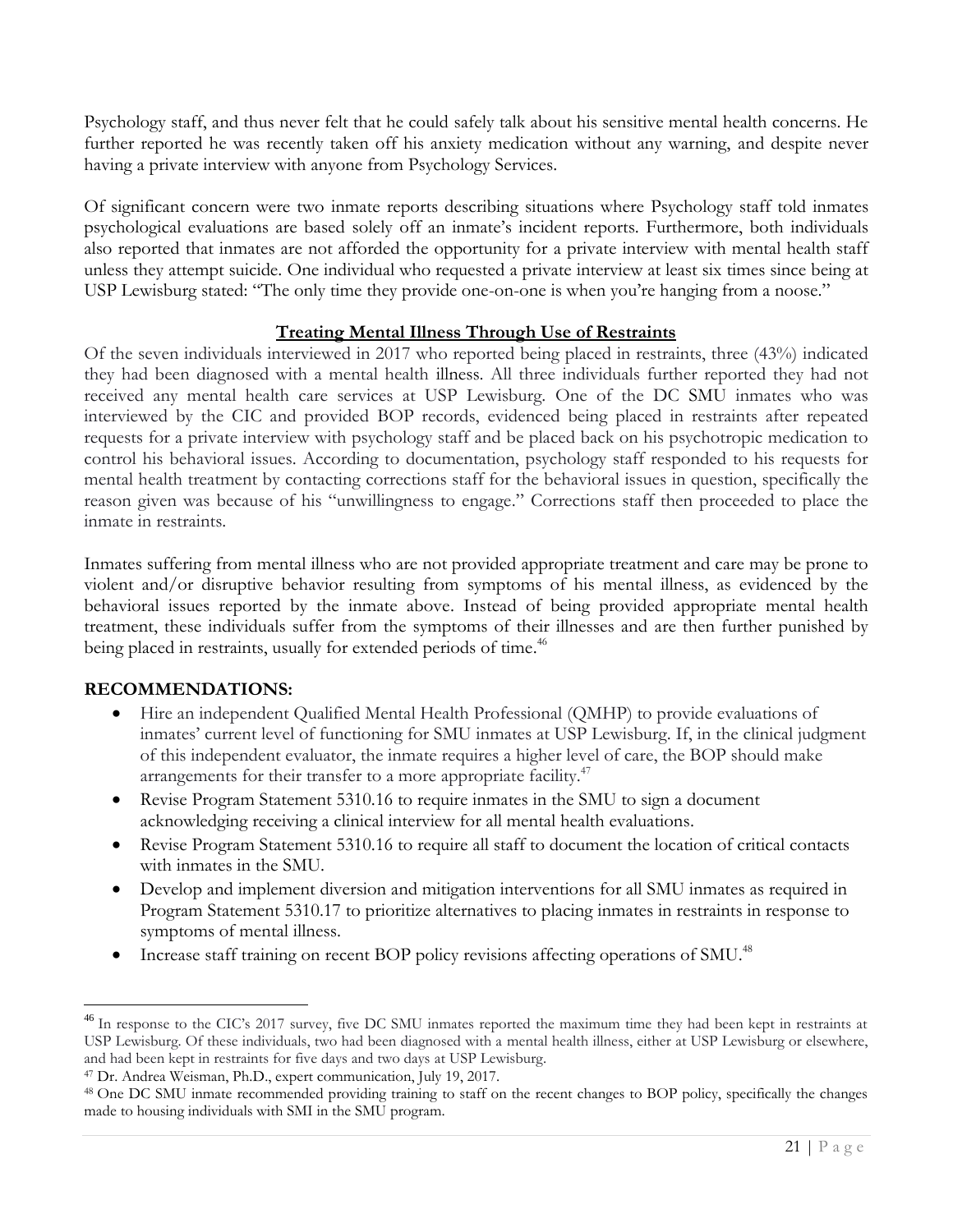# <span id="page-21-0"></span>**G. Medical Care**

#### **Staffing Levels**

As of February 2017, Health Services staff at USP Lewisburg consisted of 29 on-site staff, made up of 26 BOP staff members and 3 PHS staff members, who provide health care services to a total of 1,247 inmates at USP Lewisburg (including inmates in the Camp).

#### **Medical Care Levels**

USP Lewisburg is a Medical Care Level II facility.<sup>49</sup> At the time of the CIC inspection, the facility reported that zero inmates at the facility were designated with a Medical Care Level higher than the facility designation. However, one DC SMU inmate interviewed by the CIC reported being a Medical Care Level III. Any inmate arriving to USP Lewisburg who is designated with a Medical Health Care Level III or IV is supposed to be transferred to an appropriate facility within two weeks.

### **Chronic Care**

Inmates with ongoing medical needs are tracked in the BOP by being assigned the status "chronic care."<sup>50</sup> As stated in P6031.04, chronic care inmates are seen by a physician at least every 12 months. If illness is properly controlled by treatment, chronic care inmates can be designated as low as Medical Care Level I. In April 2014, USP Lewisburg had 429 inmates on chronic care status. As of January 31, 2017, the facility reported 41 DC SMU inmates on chronic care status. As of February 2017, USP Lewisburg reported having one to two diabetic inmates in the SMU. During the onsite inspection, staff reported that inmates are allowed to self-carry chronic care medications, such as medications for high blood pressure and diabetes. However, pain medications are not typically dispensed for self-carry.

The CIC interviewed nine DC SMU inmates who reported to be on chronic care status. When asked to provide the medical condition for which they were placed on chronic care, inmates gave the following responses: HIV-positive;<sup>51</sup> Hepatitis B; Glaucoma; High Blood Pressure; High Cholesterol; Chronic Asthmatic; and Type 2 Diabetes. Five of the nine DC SMU inmates who were assigned as chronic care (56%) reported receiving timely follow-ups at USP Lewisburg.

#### **Access to Medically Necessary Care**

As stated in BOP policy, health services staff are to visit SMU inmates daily to provide necessary medical care.<sup>52</sup> Emergency medical care is also to be available to SMU inmates. Medical staff reported seeing an average 200-250 inmates per week in February 2017.

<sup>49</sup> For more information about medical care levels, please refer to the CIC Info Sheet – BOP Medical Care Levels. Available online at

[https://cic.dc.gov/sites/default/files/dc/sites/cic/page\\_content/attachments/BOP%20Medical%20Care%20Levels%205.17.17.](https://cic.dc.gov/sites/default/files/dc/sites/cic/page_content/attachments/BOP%20Medical%20Care%20Levels%205.17.17.pdf) [pdf.](https://cic.dc.gov/sites/default/files/dc/sites/cic/page_content/attachments/BOP%20Medical%20Care%20Levels%205.17.17.pdf) 

<sup>50</sup> FED. BUREAU OF PRISONS, U.S. DEP'T OF JUSTICE, P6031.04, PATIENT CARE (JUNE 3, 2014).

<sup>51</sup> HIV stands for the human immunodeficiency virus.

<sup>52</sup> P5217.02. Medically necessary care is divided into two separate levels of care and defined as follows: *Medically Necessary – Acute or Emergent:* Medical conditions that without care would cause rapid deterioration of the individual's health, significant irreversible loss of function, or may be life-threatening; *Medically Necessary – Non-Emergent:* Medical conditions not immediately life-threatening, but without care could not be maintained without significant risk of (1) serious deterioration leading to premature death; (2) significant reduction in the possibility of repair later without present treatment; or (3) significant pain or discomfort impairing the individual's participation in activities of daily life. Examples of this include chronic conditions, such as diabetes, heart disease, and HIV. P6031.04.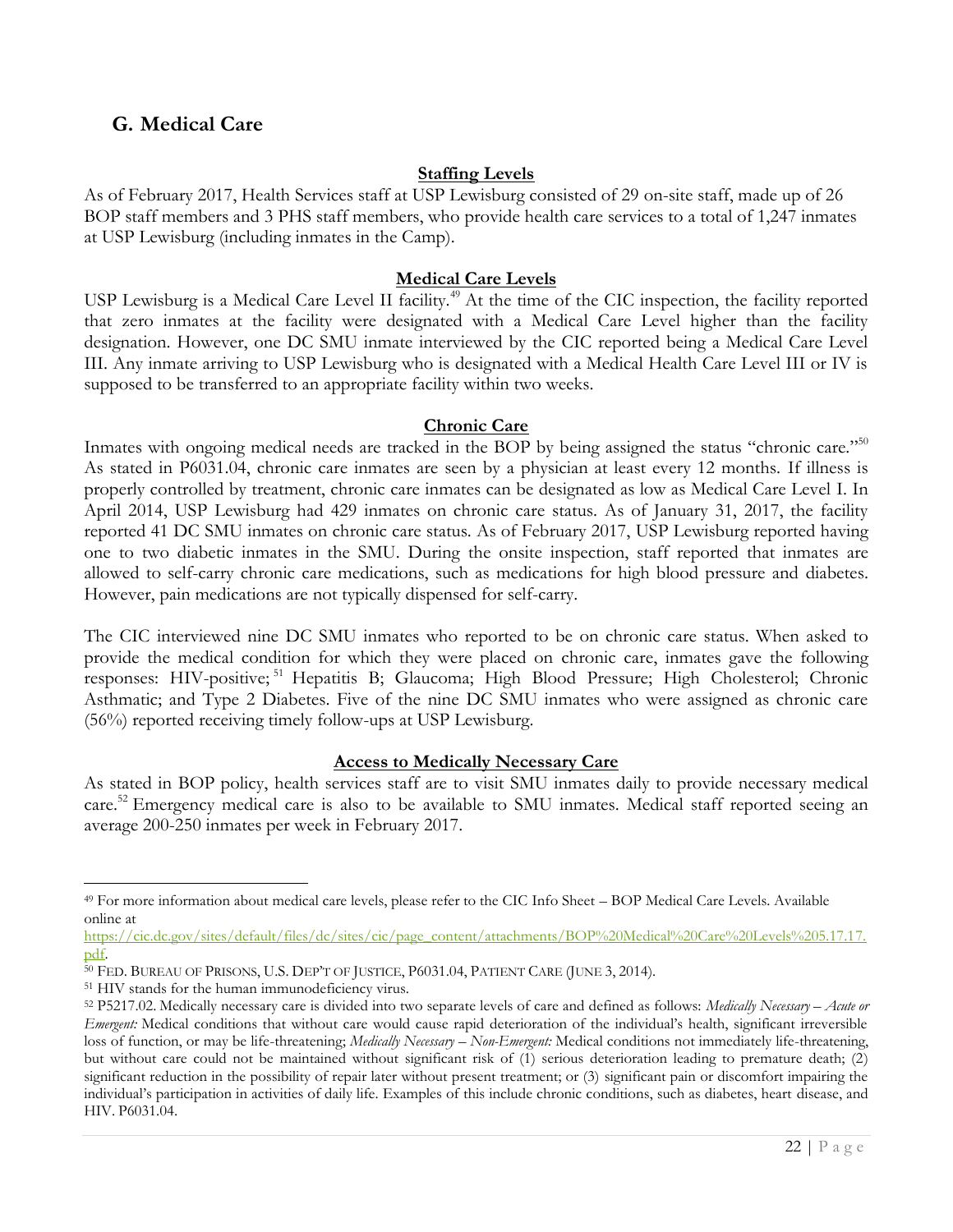The CIC asked DC SMU inmates to rate their satisfaction with the wait times of medical care at USP Lewisburg. Approximately 21% reported being "very satisfied" or "satisfied" with the wait times for medical care at USP Lewisburg.<sup>53</sup> As for whether medical care responds to sick call slips within 48 hours, 59% of respondents answered "rarely."<sup>54</sup> Specifically, one individual reported that he requested an appointment with health services approximately nine months prior to the time of the survey (February 2017), but had yet to receive a visit from Health Services.

### **Access to Dental Care**

As stated in BOP policy, all inmates are entitled to sick call and urgent care for dental services; inmates detained for more than 12 months are also eligible for comprehensive dental care.<sup>55</sup> Inmates may request urgent dental care on a 24-hour basis for severe dental pain, traumatic injuries, and severe infections showing basic signs of infection.<sup>56</sup>

The CIC asked DC SMU inmates to rate their satisfaction with the quality of dental care and wait times at USP Lewisburg. Approximately 33% of DC SMU inmates surveyed reported being "very satisfied" or "satisfied" with the quality of dental care at USP Lewisburg; 7% reported being "very satisfied" or "satisfied" with the wait times for dental care at USP Lewisburg.<sup>57</sup> DC SMU inmates reported waiting anywhere between one and four months to receive urgent dental care for wisdom teeth extractions and filling cavities. One individual who exhibited difficulty speaking reported he required dental plates, but was told by the dentist at USP Lewisburg he would have to complete the SMU program to get treatment.

### <span id="page-22-0"></span>**H. Salmonella Outbreak**

At the time of the CIC inspection, the Warden reported a *Salmonella* outbreak at USP Lewisburg between November and December 2016. The facility informed the CIC that Health Services treated everyone and the Centers for Disease Control and Prevention (CDC) was notified. The Warden reported the outbreak was not foodborne, and the facility believes the outbreak was potentially caused by a contaminated food tray. Furthermore, the Warden informed the CIC that, in addition to inmates, three staff members at USP Lewisburg got sick from the *Salmonella* outbreak. In addition to providing medical treatment to affected individuals, the facility reported that it replaced the food trays to prevent another outbreak.

Several DC SMU inmates reported getting sick from the *Salmonella* outbreak. DC SMU inmates reported receiving varying levels of treatment, from getting Gatorade to being placed on intravenous (IV) fluids.

<sup>53</sup> Out of a total of 19 responses, when asked "Overall, how satisfied are you with the wait times to see medical?": 9 selected Very Unsatisfied; 6 Unsatisfied; 4 Satisfied; and 0 Very Satisfied. Note: responses of "N/A" were not included in the analysis to ensure that levels of satisfaction refer only to those who have used these services. For instance, analysis of medical health perceptions is based only on responses from inmates who require medical health services.

<sup>54</sup> Out of a total of 17 responses, when asked "Does health services respond to sick call slips within 48 hours?": 10 selected Rarely; 5 Sometimes; and 2 Usually. Note: responses of "N/A" were not included in the analysis to ensure that levels of satisfaction refer only to those who have used these services.

<sup>55</sup> FED. BUREAU OF PRISONS, U.S. DEP'T OF JUSTICE, P6400.03, DENTAL SERVICES (JUNE 10, 2016).

<sup>56</sup> Id.

<sup>57</sup> Regarding quality of care, out of 15 responses: 0 reported being very satisfied, 5 satisfied, 3 unsatisfied, and 7 very unsatisfied. Regarding wait times, out of 14 responses: 0 reported being very satisfied, 1 satisfied, 3 unsatisfied, and 10 very unsatisfied. Note: responses of "N/A" were not included in the analysis to ensure that levels of satisfaction refer only to those who have used these services. For instance, analysis of dental care perceptions is based only on responses from inmates who require dental.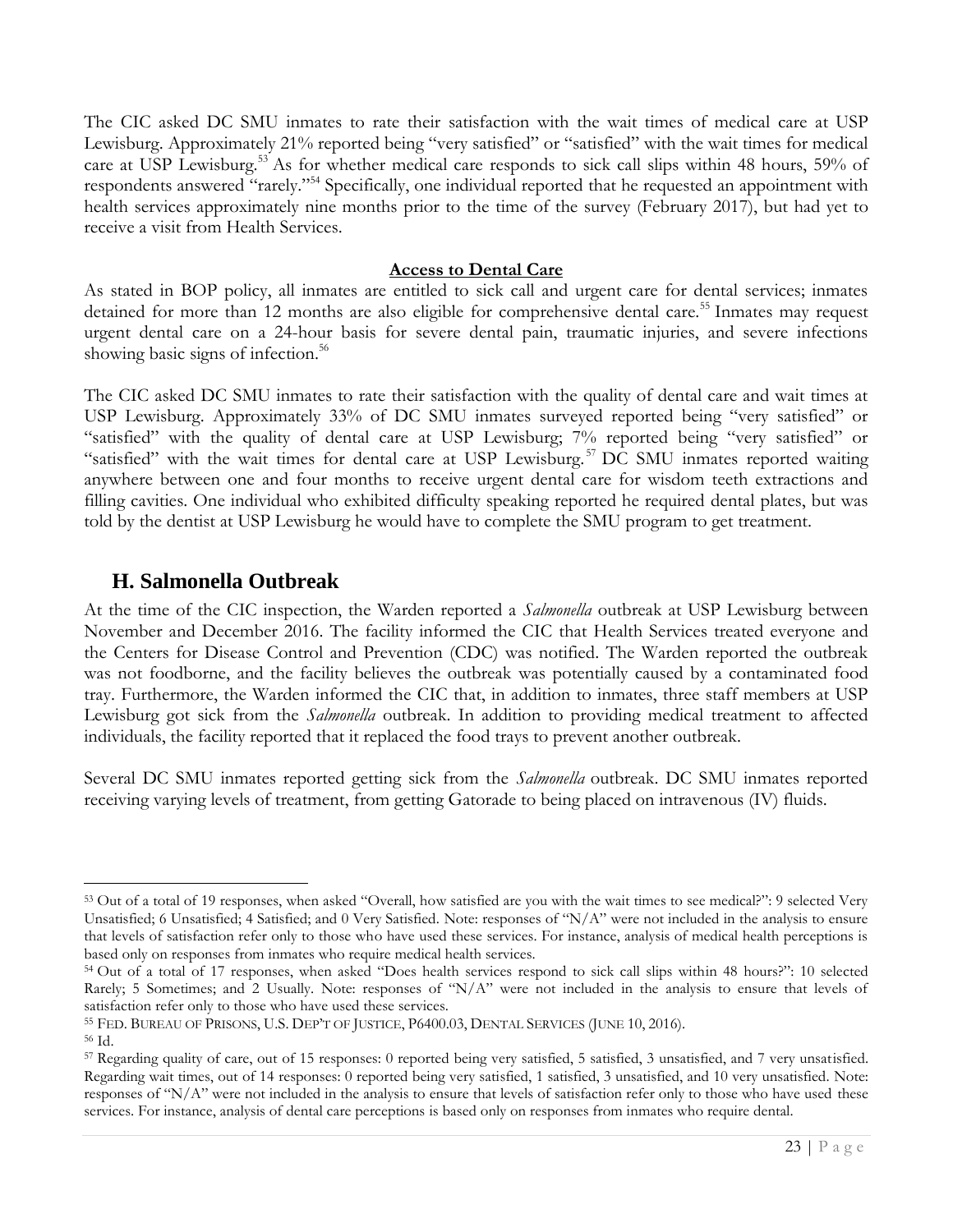### <span id="page-23-0"></span>**I. Recreation**

The Recreation Department offers packets to SMU inmates including puzzles and Sudoku every two months. This department also facilitates outdoor recreation for all phases SMU. (See Sec. II.B. of this report.)

When asked to rate their satisfaction regarding recreation, eight DC SMU inmates (44%) reported being very unsatisfied; five (28%) unsatisfied; three (17%) satisfied; and one (6%) very satisfied. Several DC SMU inmates reported that they were frequently denied the opportunity to exercise in outdoor recreation cages, including denials as a form of disciplinary action. One DC SMU inmate stated that he had not had one week with at least five hours in the outdoor recreation cages since arriving to USP Lewisburg (approximately seven months). In addition, DC SMU inmates reported being housed up to six inmates per cage for outdoor recreation. DC SMU inmates also reported that inmates with separatees are placed together in outdoor recreation cages, and reported witnessing inmate-on-inmate assaults.

# <span id="page-23-1"></span>**J. Communication & Visitation**

### **Telephone Calls**

Program Statement 5217.02 states that inmates in the SMU program may have a minimum of two calls per month, which may be increased as they progress through the program, unless telephone restrictions are placed as result of a disciplinary sanction. SMU inmates in Phase One are allowed to make two 15-minute telephone calls per month; Phase Two can make four 15-minute telephone calls; and Phase Three can make 15 telephone calls per month not to exceed 150 minutes.<sup>58</sup> In response to CIC's document request, USP Lewisburg reported that the cost of a 15-minutete telephone call to DC was \$3.50 per minute.<sup>59</sup>

When asked if they have had any problems accessing the telephone within the past six months, 17 DC SMU inmates  $(71%)$  reported yes and seven  $(29%)$  reported no. Of the 18 DC SMU inmates who responded to the question, the most common problem regarding telephone use was loss of telephone privileges:<sup>60</sup>



# **If you have had problems accessing the telephone,**

 $\overline{a}$ <sup>58</sup> USP Lewisburg, Special Management Unit Population – SMU, Institution A&O Handbook (Nov. 2016).

<sup>59</sup> Data received January 31, 2017.

 $60$  For further discussion on loss of privileges, specifically multi-year denials, please refer to Section II(J).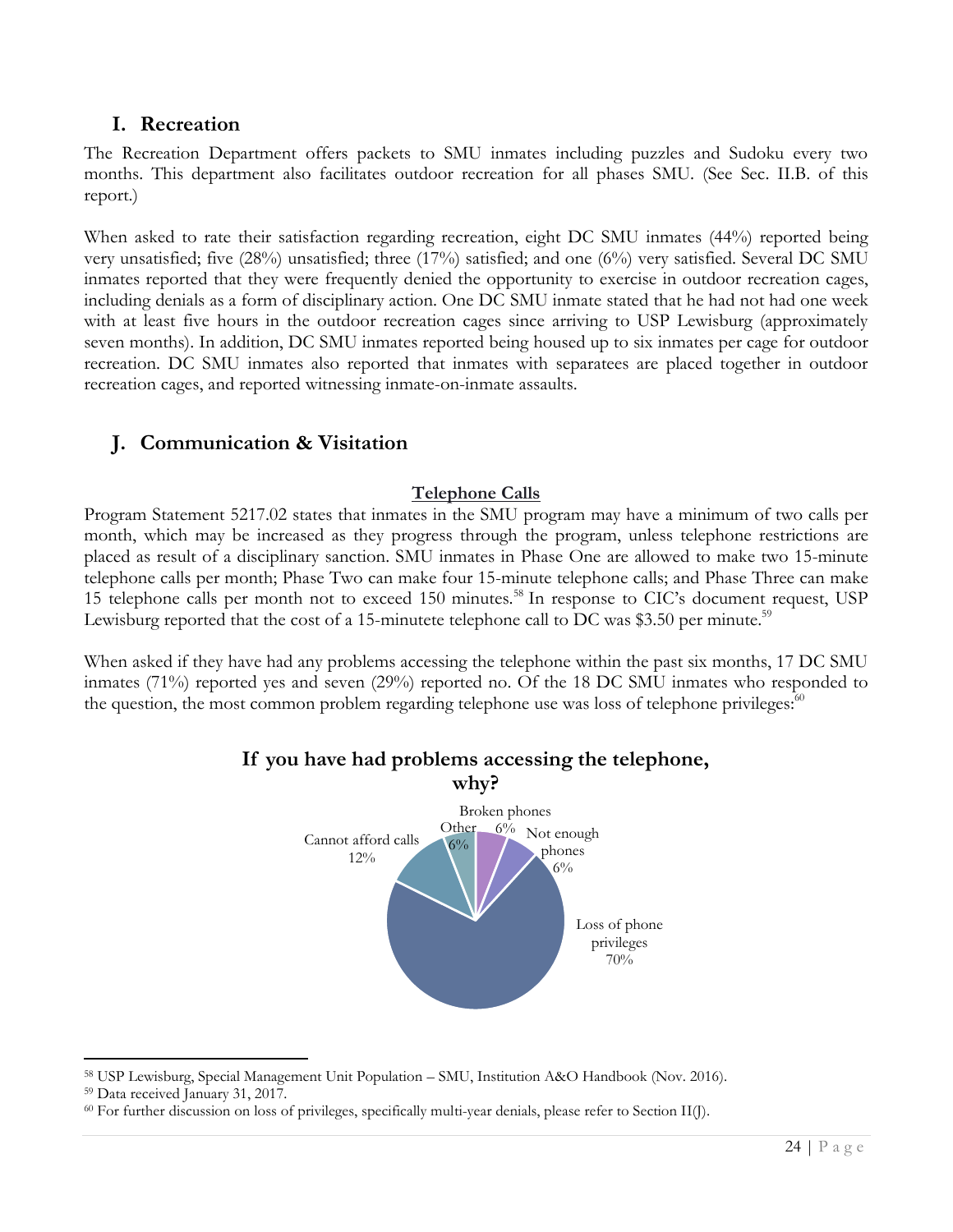### **Unauthorized Monitoring & Destruction of Legal Mail and Non-Legal Mail by Staff**

DC SMU inmates noted problems with both legal and non-legal mail. In response to the CIC's 2017 survey, approximately 45% of DC SMU inmates who answered the question indicated they had problems sending or receiving legal mail at USP Lewisburg.<sup>61</sup> Specifically, multiple DC SMU inmates reported instances of violations of federal regulation 28 C.F.R. § 540.18 (2009), which requires incoming special mail, including legal mail, to be opened in the inmate's presence, as well as allowing outgoing special mail to be sealed by the inmate and not subject to inspection. DC SMU inmates further reported instances of attempting to send legal mail that is not received by intended recipients.

Following the onsite inspection in February 2017, the CIC encountered several instances of missing mail where two DC SMU inmates reported never receiving special mail from the CIC that was sent on at least five separate occasions between March to June 2017. The CIC also received similar reports from community partners providing legal services who have attempted to send legal mail to SMU inmates.

A long-term DC SMU inmate reported that litigious inmates and inmates who choose to use the administrative remedy process are sent to the D-Block Housing Unit, where the Unit Team reportedly confiscates and destroys all incoming and outgoing special mail.<sup>62</sup>

### **Video Visitation**

Visitation for all SMU inmates at USP Lewisburg occurs remotely through video visitation and is only available for immediately family members.

When asked if they have had any problems receiving visits within the past six months, 16 DC SMU inmates  $(70\%)$  reported yes, six (26%) reported no, and one (4%) reported N/A. Of the 19 DC SMU inmates who responded to the question, the most common problem regarding visitation was loss of visitation privileges:<sup>63</sup>

### **If you have had problems receiving visits, why?**



In addition to loss of privileges, many DC SMU inmates noted family members were reluctant to spend resources and finances to travel to USP Lewisburg because the facility only offers video visitations to immediate family members for one hour on Saturdays and Sundays.

<sup>&</sup>lt;sup>61</sup> Out of a total of 22 responses, when asked "Have you had any problems within the past six months sending or receiving legal mail": 10 selected Yes; 11 No; 1 N/A.

 $62$  For further discussion on placement in the D-Block Housing Unit, please refer to Section II(C).

<sup>63</sup> For further discussion on loss of privileges, specifically multi-year denials, please refer to Section II(J).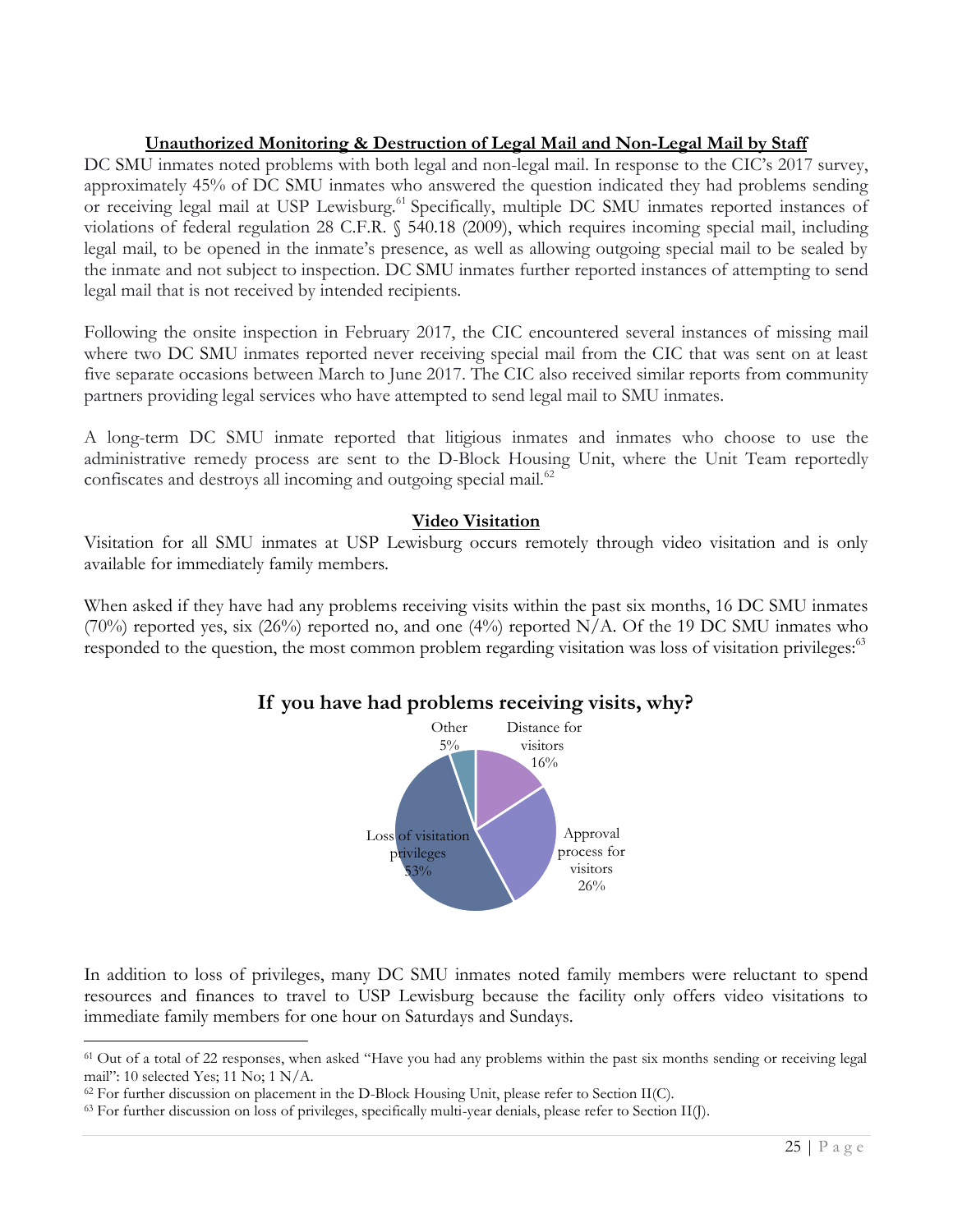### **RECOMMENDATIONS:**

- Require Executive Staff to frequently monitor special mail procedures, including tracking all incoming & outgoing special mail and requiring SMU inmates to sign a document acknowledging receiving special mail opened in the inmate's presence.
- Reinstate in-person visitation for all SMU inmates in addition to offering video visitation, with capability for family members to connect remotely from DC.

# <span id="page-25-0"></span>**K. Discipline**

The Inmate Discipline Program allows BOP staff to impose sanctions on inmates who commit prohibited acts. <sup>64</sup> Disciplinary measures may include revocation of an inmate's visiting privileges, revocation of telephone privileges, forfeiture of good time credit, or placement in disciplinary segregation within the SHU, among others.

### **Fairness of Disciplinary Decisions**

As stated in 28 CFR § 541.7(b), the UDC is ordinarily made up of two or more staff members who were not victims, witnesses, investigators, or otherwise significantly involved in the incident. The DHO must be an impartial decision maker who was not a victim, witness, investigator or significantly involved in the incident.<sup>65</sup> Furthermore, the DHO must be certified and receive specialized training to conduct hearings.

Regarding discipline, the CIC asked DC SMU inmates about the fairness of disciplinary decisions by the DHO and the UDC. Out of 16 DC SMU inmates who responded to the question, four reported that the UDC's decisions are fair, eight that they are unfair, and four did not know. Out of 17 DC SMU inmates who responded to the question, four reported that the DHO's decisions are fair, eleven that they are unfair, and two did not know. Specifically, seven DC SMU inmates reported the DHO's findings at USP Lewisburg was biased against inmates.

### **Multi-Year Denial of Telephone and Visitation Privileges**

If an inmate is found to have committed a prohibited act, he is then subject to a list of available sanctions, the severity of which corresponds to the prohibited act committed.<sup>66</sup> For all listed prohibited acts, regardless

<sup>64</sup> 28 CFR § 541.1; *see also* FED. BUREAU OF PRISONS, U.S. DEP'T OF JUSTICE, PROGRAM STATEMENT NO. 5270.09, INMATE DISCIPLINE PROGRAM (Aug. 1, 2011). If a staff member observes or reasonably believes an inmate has committed a prohibited act, staff prepare an incident report describing the incident and deliver the report to the inmate within 24 hours of becoming aware of the incident. Then, the Investigating Officer, an BOP supervisory level staff member not involved in the incident, begins investigating the incident and either: (1) suspends the investigation if it appears likely there may be criminal prosecution; (2) informally resolves the incident report, only for moderate or low level prohibited acts; or (3) completes the investigation and forwards the incident report to the Unit Disciplinary Committee (UDC). Next, the UDC must review the incident report and hold an initial hearing within five working days after the incident report was issued, for moderate or low level prohibited acts. Extensions over five days must be approved by the Warden. After reviewing the incident report and holding an initial hearing, the UDC then determines that either: (1) the inmate committed the prohibited act and sanctions may be imposed; (2) the inmate did not commit the prohibited act; (3) refer the incident report to the Discipline Hearing Officer (DHO) for further review based on the seriousness of the prohibited act; or (4) automatically refer the incident report to the DHO if the inmate is charged with a Greatest or High severity prohibited act. Finally, the DHO conducts a hearing on the incident report referred by the UDC no less than 24 hours after the inmate receives written notice. After the DHO hearing is conducted, the DHO then determines that either: (1) the inmate committed the prohibited act and sanctions may be imposed; (2) the inmate did not commit the prohibited act; or (3) refer the incident report back to the UDC for further investigation, review, and disposition.

<sup>65</sup> 28 CFR § 541.8(b).

<sup>66</sup> 28 CFR § 541.3; P5270.09.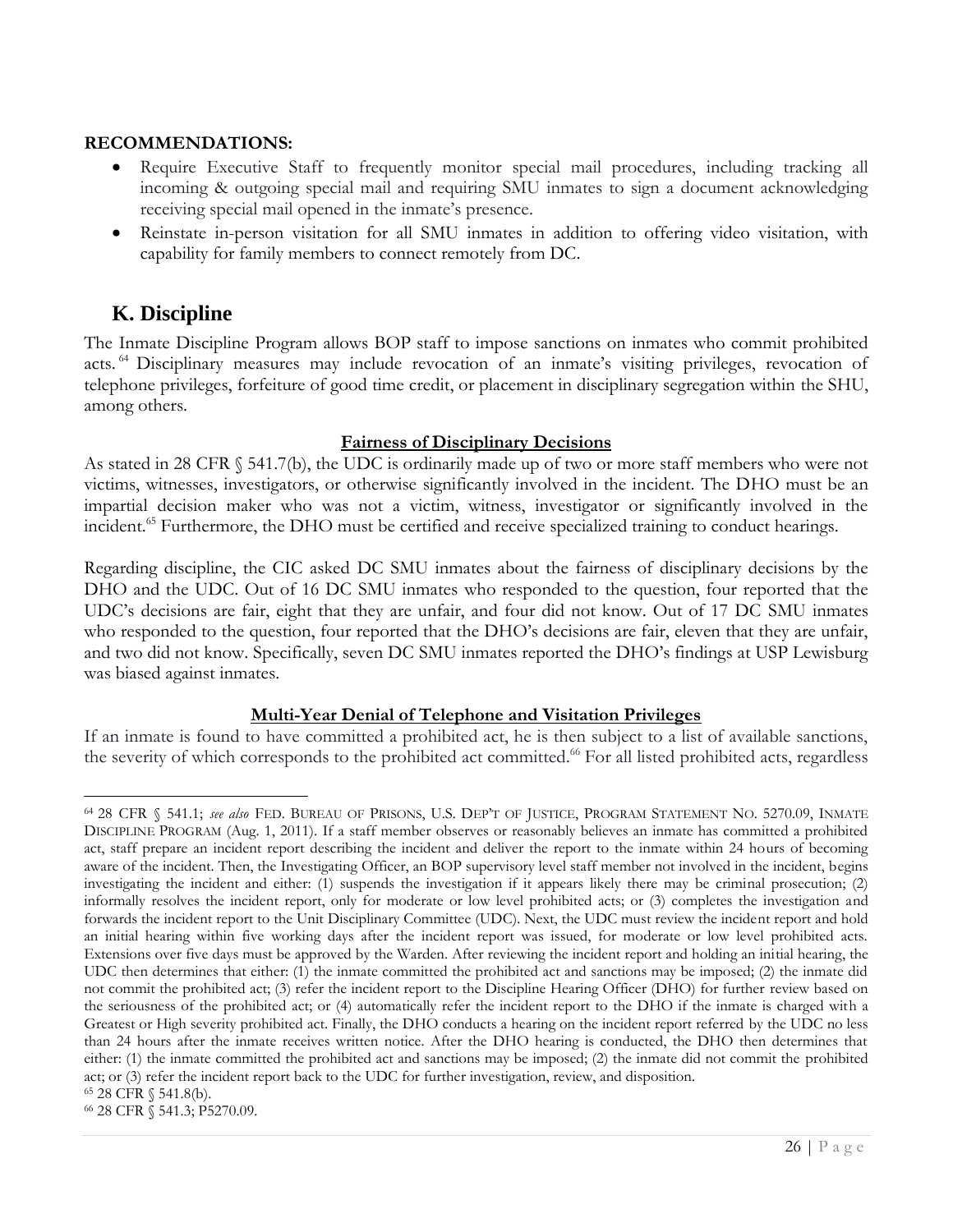of severity, an inmate is subject to loss of privileges (e.g., visitation, telephone, e-mail, commissary, movies, recreation) even when the committed act was not connected to that privilege.<sup>67</sup> In the BOP Program Statement on discipline, loss of recreation privileges are explicitly excluded for Special Housing Unit (SHU) inmates, but does not specifically exclude SMU inmates.<sup>68</sup> However, the BOP Program Statement on SMU states that recreation privileges may not be limited as part of a disciplinary sanction.<sup>69</sup>

In response to the CIC's 2017 survey, 13 of the 18 DC SMU inmates who answered the question indicated they had problems accessing the telephone because their telephone privileges were suspended. Of those 13, seven reported multi-year denial of these privileges. Furthermore, 12 of the 19 DC SMU inmates who answered the question indicated they had problems receiving visits because their visitation privileges were suspended. Of those individuals without visitation privileges, six reported multi-year denial of these privileges. Of most concern was a DC SMU inmate who reported a 37-year denial of both telephone and visitation privileges, despite only having 18 years left on his sentence. Another DC SMU inmate reported that the problems surrounding access to communication causes feelings of "extreme alienation" and deteriorates his mental health.

### **RECOMMENDATIONS:**

 Identify and develop alternatives to imposing sanctions that reduce the use of multi-year denial of telephone and visitation privileges.

# <span id="page-26-0"></span>**L. Administrative Remedy Program**

The Administrative Remedy Program in BOP facilities, commonly referred to as the grievance process, allows inmates to seek formal review of complaints related to their confinement. For more information about administrative remedies, please refer to the CIC Info Sheet – BOP Administrative Remedies (aka "Grievance") Process.<sup>70</sup> Based on observations, inmate reports, and findings made in 2017, the CIC finds that USP Lewisburg is in non-compliance with federal regulations on the administrative remedy program.<sup>71</sup>

In the year prior to the inspection, the most common categories of administrative remedy submissions at USP Lewisburg were medical, staff, and mental health care. A chart of all submissions from January 2016 to December 2016 is available in Appendix C.

### **Inadequate Access to Administrative Remedy Forms**

The CIC received reports from community partners of SMU inmates stating they frequently did not have access to administrative remedy forms, and are required to request the forms directly from staff.

### **Unsent and Unanswered Administrative Remedy Requests**

In response to the CIC's 2017 survey, DC SMU inmates largely reported that staff frequently destroy administrative remedy requests by throwing them in the trash; consequently, the requests are never

<sup>67</sup> U.S.P. LEWISBURG, SPECIAL MANAGEMENT UNIT POPULATION – SMU: INSTITUTION ADMISSION AND ORIENTATION HANDBOOK (NOVEMBER 2016).

<sup>68</sup> "Loss of recreation privileges (exercise periods) may not be imposed on inmates in a Special Housing Unit (SHU), but may be used for general population inmates."

<sup>69</sup> P5217.02

<sup>70</sup> Available online at

[https://cic.dc.gov/sites/default/files/dc/sites/cic/page\\_content/attachments/BOP%20Administrative%20Remedies%2011.15.](https://cic.dc.gov/sites/default/files/dc/sites/cic/page_content/attachments/BOP%20Administrative%20Remedies%2011.15.17%20REVISED.pdf) [17%20REVISED.pdf](https://cic.dc.gov/sites/default/files/dc/sites/cic/page_content/attachments/BOP%20Administrative%20Remedies%2011.15.17%20REVISED.pdf)

<sup>71</sup> 28 C.F.R. § 542.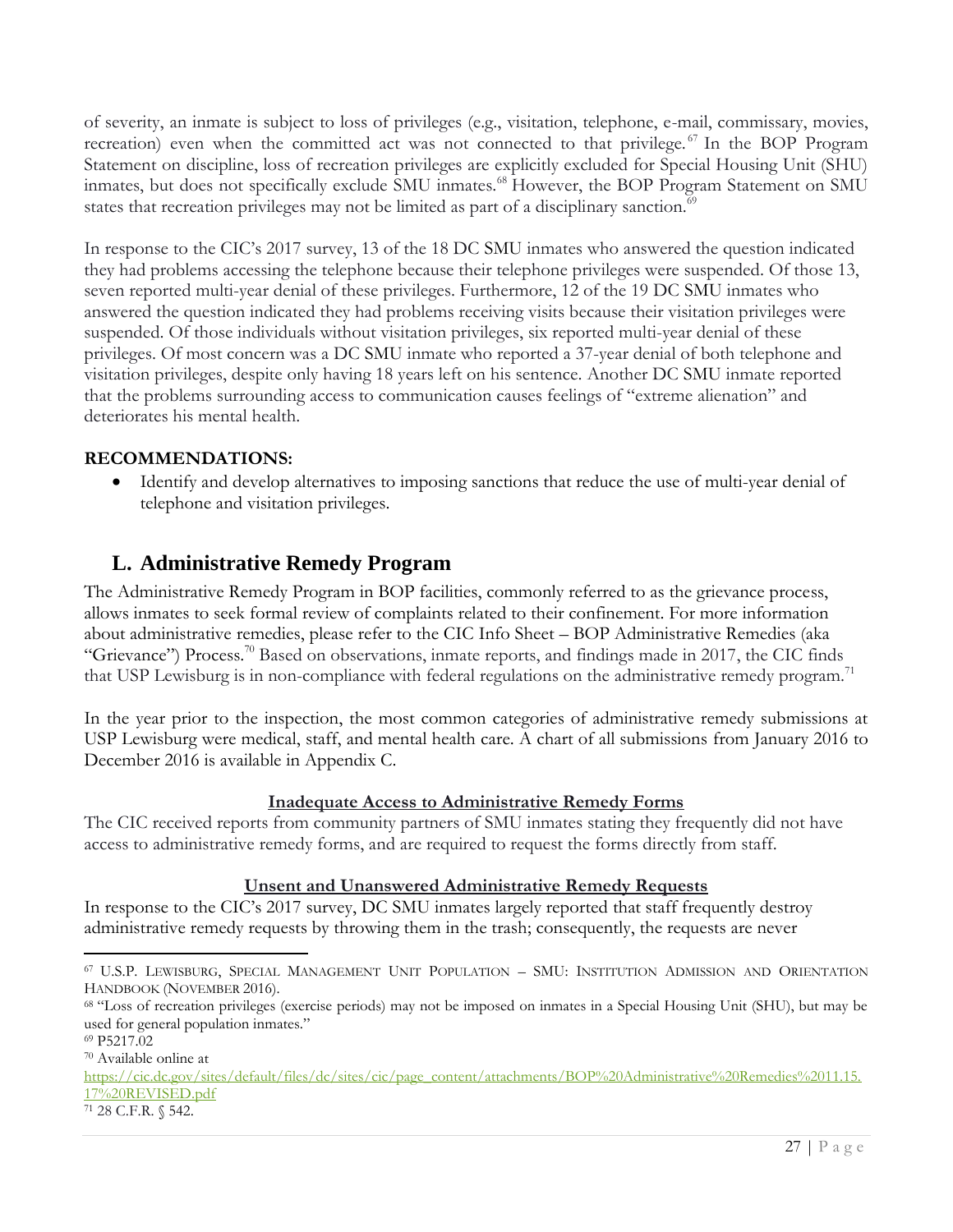submitted and inmates do not receive responses to requests. Additionally, DC SMU inmates commented that many times staff destroy the informal complaint, written by inmates on a scrap piece of paper, and then are denied when submitting their formal complaint for failure to complete the informal resolution.

### **Thorough Investigation of Administrative Remedy Requests and Appeals**

In response to the CIC's 2017 survey, DC SMU inmates commented that their problems are not being rectified through the administrative remedy process. A majority of respondents reported that they do not believe the process worked or that the process was dealt with fairly at USP Lewisburg. Many individuals further reported a belief that the administrative remedy process is corrupt. Specifically, when asked whether the administrative remedy process was fair or unfair, one individual articulated his belief that the process was unfair, "Because the system is designed to protect and serve employees at all costs," and not designed to bring about fair results.

### **Staff Retaliation For Submitting Administrative Remedies**

In response to the CIC's 2017 survey, staff retaliation was the most common response as to why DC SMU inmates have chosen not to use the administrative remedy process at USP Lewisburg. Multiple individuals reported instances of excessive use of force and placement in restraints after trying to submit complaints using the administrative remedy process. Staff retaliation is discussed further below in Section II(C).

### **RECOMMENDATIONS:**

- Require each SMU cell to have blank copies of all administrative remedy forms inside the cell.
- Require Executive Staff to regularly monitor administrative remedies, including tracking submissions of both informal resolution attempts and initial filings.
- Revise Program Statement 1330.18 to require inmates in the SMU to sign a document acknowledging submitted informal complaints, initial filings, and appeals with the date and provide a copy to the inmate.
- Regularly monitor trends of significant incidents, including use of force and placement in restraints, for inmates who choose to use the administrative remedy process to ensure inmates are provided meaningful access to resolve issues relating to their confinement without fear of staff retaliation.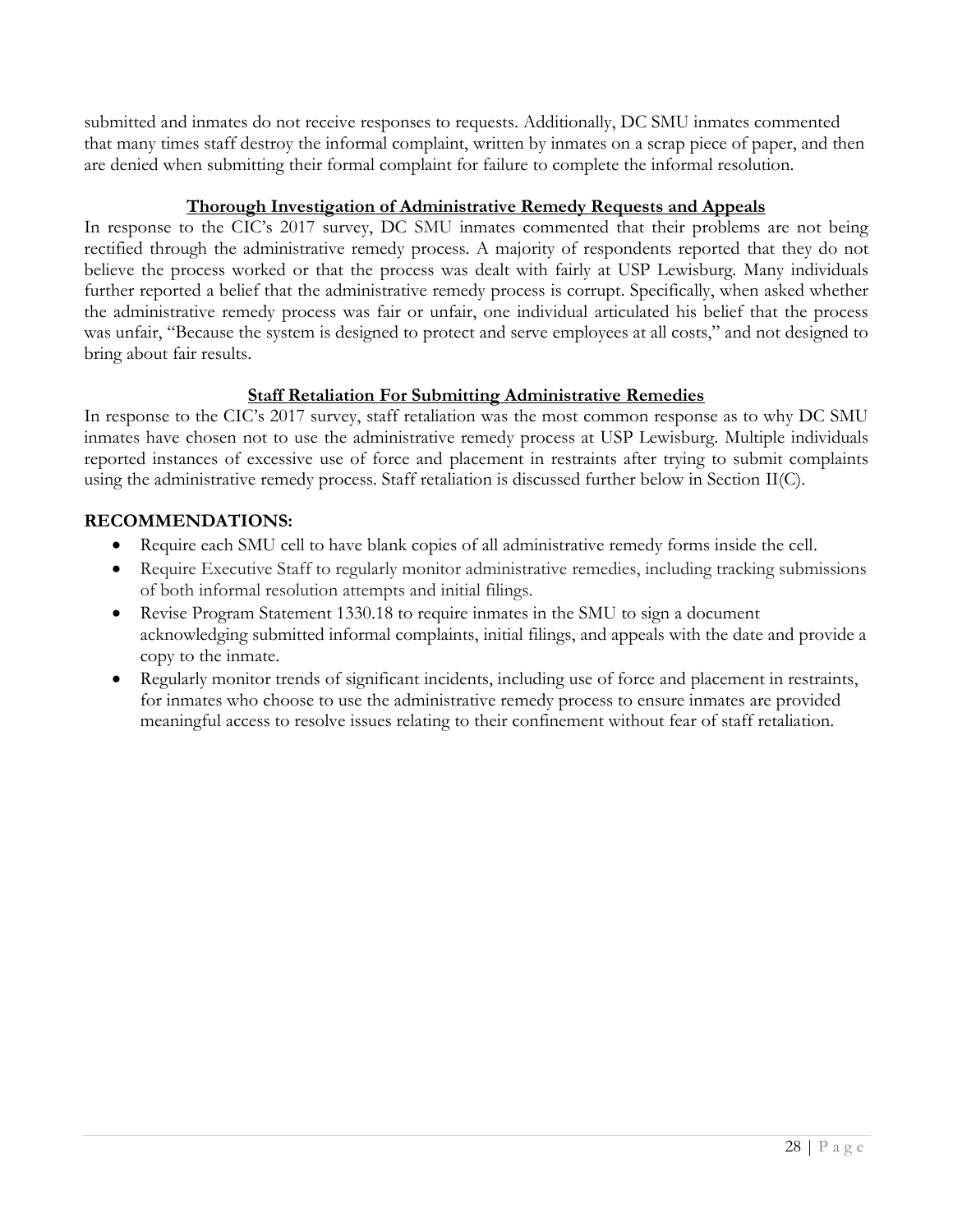### <span id="page-28-0"></span>**M.Disproportionate Representation & Treatment of DC SMU Inmates**

Since its initiation in 2009, the SMU population throughout the BOP has been steadily decreasing. As shown below, the SMU population has continued to decrease through June 2017.<sup>72</sup>



In June 2015, the BOP reported a total of 1,159 SMU inmates, of which 124 were from DC. At that time, DC inmates represented 11% of the SMU population. In January 2017, the BOP reported a total of 667 SMU inmates, of which 83 were from DC. At that time, DC inmates represented 12% of the SMU population. While the CIC is encouraged by the steady decrease of inmates in the SMU population, DC inmates continue to be disproportionately represented.<sup>73</sup>

As stated in BOP policy, inmates can be sent to the SMU program if he meets certain criteria, including participating in "disruptive geographical group/gang-related activity."<sup>74</sup>Individuals processed into the federal system, who were convicted and sentenced in DC Superior Court, are assigned a federal register number ending in "007." The majority of individuals surveyed by the CIC commented that DC inmates are frequently targeted and considered to be part of a gang, based on their common geographic location. Specifically, individuals reported being targeted based on their federal register number ending in "007." One individual stated: "It seems like when officers see 007, you become a target." Some individuals further noted staff refer to DC inmates as the "DC Blacks" or "007s (pronounced [double-oh sevens]," a fictitious gang name placed upon individuals with a federal register number ending in "007."

Other comments received related to racist attitudes and comments. One DC SMU inmate reported a recent increase in racial diversity of staff members at USP Lewisburg. The CIC encourages the BOP's continued efforts to address staff diversity and is pleased to learn the facility has relocated more diverse staff members to USP Lewisburg.

<sup>72</sup> Refer to Appendix A for exact SMU population numbers reported between 2012 to 2017.

<sup>73</sup> DC inmates currently represent approximately 2.6% of the federal prison population. As of 4/1/2017, the BOP housed a total of 4,884 DC inmates. On 5/27/2017, the BOP reported a total population of 187,910 inmates. <sup>74</sup> P5217.02.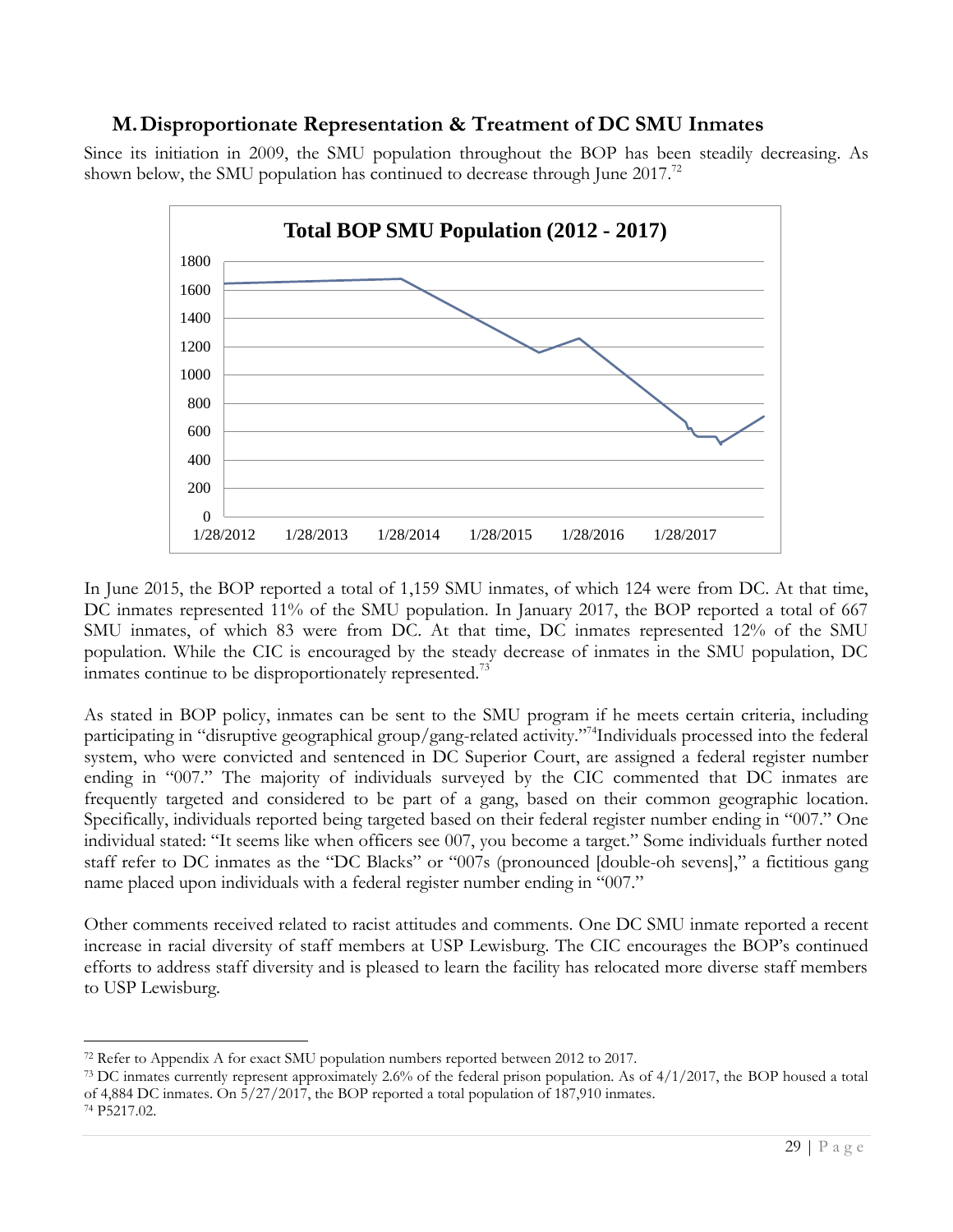Furthermore, as part of the 2017 CIC survey, DC SMU inmates were asked to answer how they feel they are treated by both staff and other inmates, in comparison to the treament of other inmates. The responses are noted below.



### **RECOMMENDATIONS:**

 DC Criminal Code Offenders made up 2.6% of BOP population, and 12.6% of SMU Program population in February 2017. Monitor requests for transfer to SMU, placement of inmates in SMU Program, and treatment of inmates for disproportionate treatment based on DC Criminal Code Offender status (indicated by "007, 016, 000).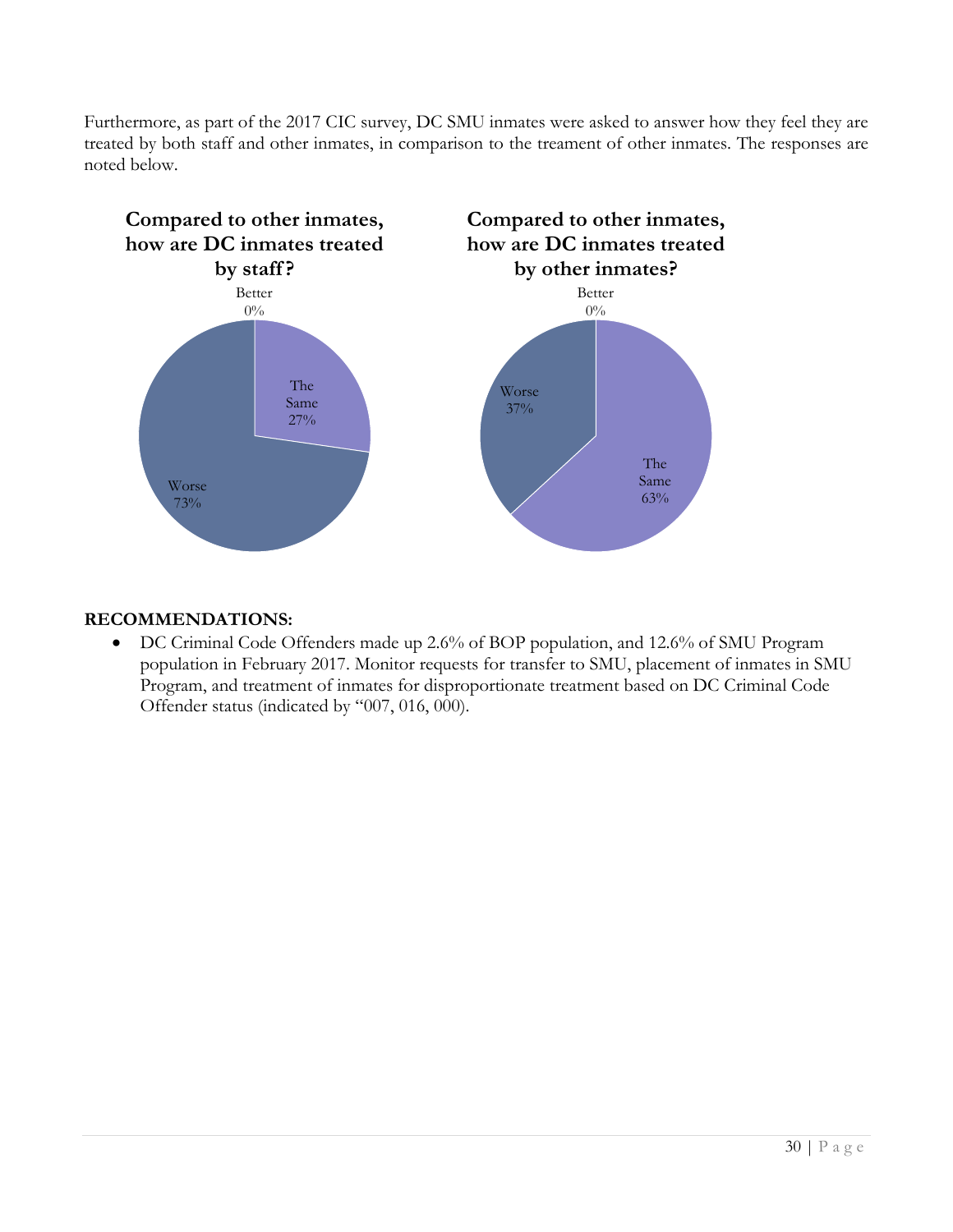# <span id="page-30-1"></span><span id="page-30-0"></span>**A. Methodology**

In accordance with the Memorandum of Understanding (MOU) between the CIC and the BOP that requires at least 30 days' notice of an inspection, the CIC notified the BOP on June 20, 2017, of its request to inspect USP Lewisburg's SMU program, including a tour of all areas to which inmates have access, discussions with staff, and confidential interviews with DC inmates. Prior to the on-site inspection, the CIC communicated with DC inmates at USP Lewisburg, informing them of the upcoming inspection and offering them the opportunity for a confidential interview with a member of the CIC.

The CIC conducted an on-site inspection of USP Lewisburg on February 10, 2017. The CIC representatives on the inspection were Executive Director Michelle Bonner and Program Analyst Laura de las Casas. The CIC was escorted during the tour by members of the executive staff. The onsite inspection consisted of an opening session with executive staff, a tour of the facility, dialogue with facility staff, and private interviews in the attorney-client visiting rooms at USP Lewisburg with DC SMU inmates. After the onsite inspection, USP Lewisburg arranged additional telephone calls, akin to attorney-client legal calls, between the CIC and additional DC SMU inmates. The CIC also sent letters with a survey to DC Code Offenders who were transferred out of USP Lewisburg between January and February 2017. In total, the CIC interviewed 24 DC SMU inmates.

The CIC inspected two SMU housing units during the onsite inspection: J Block & X Block. J Block houses SMU Phase One inmates. The X block houses SMU Phases One, Two, and Three inmates who require protective custody, as well as inmates who completed the SMU program and are awaiting transfer to another facility.

After the inspection, the survey responses were compiled using Survey Monkey, a business intelligence tool, with unique identifiers used instead of individual names to protect confidentiality. Data was exported to Microsoft Excel, and charts were created on Microsoft Word. Extended responses from the surveys were compiled with comments from other forms of communications with DC inmates at the facility, including correspondence, and were used to inform analysis and provide context in applicable sections. Between January 2016 to October 2017, the CIC received 15 letters from DC SMU inmates. The CIC also received information regarding conditions of confinement from community partners and family members of incarcerated individuals who were housed in USP Lewisburg's SMU program during the time of the inspection.

In addition to the on-site inspection, survey data, and communication with individuals incarcerated at the facility, the CIC reviewed general inmate and facility data related to inmate population and demographics, facility staffing, significant incidents, urine surveillance, and disciplinary records. The CIC also reviewed an education report, dining menus, commissary lists, the Admissions and Orientation Handbook, the most recent American Correctional Association (ACA) audit report, the most recent PREA audit report, and administrative remedy filings and responses at the facility, Regional Office, and Central Office levels. Additionally, the CIC reviewed reports issued by the DOJ and Office of Inspector General specifically addressing SMU and use of restrictive housing in BOP facilities.

The CIC provided the BOP with a draft version of the report for review of factual information and an opportunity to respond to follow-up questions and any other information in the report. The BOP response to the CIC draft report is included at the end of this report.

| As of Date | <b>SMU</b> | Source                                           |
|------------|------------|--------------------------------------------------|
|            | Population |                                                  |
| 1/28/2012  | 1647       | DOJ Restrictive Housing Report (2016)            |
| 12/30/2013 | 1680       | CNA Report: BOP SHU Review and Assessment (2014) |
| 6/29/2015  | 1150       | CIC 2015 Inspection Report – BOP Response        |

# <span id="page-30-2"></span>**B. Declining Numbers in SMU Table**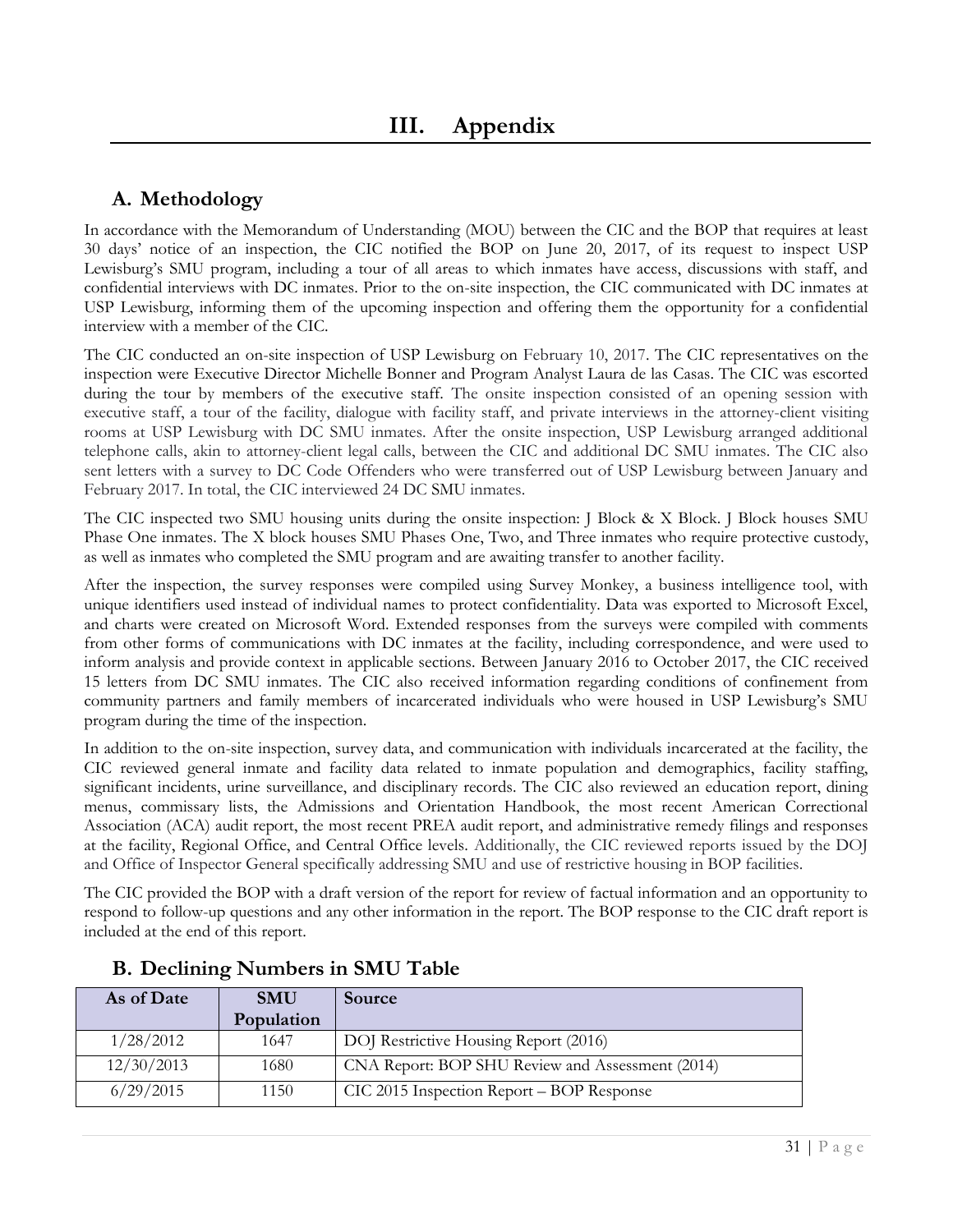| 12/5/2015 | 1260 | DOJ Restrictive Housing Report (2016)               |
|-----------|------|-----------------------------------------------------|
| 1/31/2017 | 667  | CIC 2017 Inspection                                 |
| 2/10/2017 | 618  | CIC 2017 Inspection                                 |
| 2/14/2017 | 624  | BOP Inmate Statistics (online) - Restricted Housing |
| 2/20/2017 | 627  | BOP Inmate Statistics (online) - Restricted Housing |
| 2/28/2017 | 599  | BOP Inmate Statistics (online) - Restricted Housing |
| 3/7/2017  | 579  | BOP Inmate Statistics (online) - Restricted Housing |
| 3/21/2017 | 565  | BOP Inmate Statistics (online) - Restricted Housing |
| 4/24/2017 | 565  | BOP Inmate Statistics (online) - Restricted Housing |
| 5/9/2017  | 565  | BOP Inmate Statistics (online) - Restricted Housing |
| 5/30/2017 | 565  | BOP Inmate Statistics (online) - Restricted Housing |
| 6/20/2017 | 508  | BOP Inmate Statistics (online) - Restricted Housing |
| 6/22/2017 | 530  | BOP Inmate Statistics (online) - Restricted Housing |
| 6/28/2017 | 530  | BOP Inmate Statistics (online) - Restricted Housing |

# <span id="page-31-0"></span>**C. Administrative Remedy Filings & Appeals**

The table below provides an overview of the administrative remedies tracking data at USP Lewisburg from January 2016 to December 2016. The information was provided by the facility as part of CIC's document request.

| <b>Facility Level (BP-9s)</b>    |                |                |                |                         |                |
|----------------------------------|----------------|----------------|----------------|-------------------------|----------------|
|                                  | Submitted      | Rejected       | Filed          | Answered                | Granted        |
| Medical (excl. forced treatment) | 147            | 38             | 109            | 94                      | 2.             |
| Staff/Others - Complaints        | 91             | 30             | 61             | 58                      | 1              |
| Mental Health Care               | 43             | 11             | 32             | 32                      | $\mathbf{1}$   |
| <b>Institutional Operations</b>  | 36             | 20             | 16             | 15                      | $\overline{0}$ |
| <b>Classification Matters</b>    | 27             | 7              | 20             | 19                      | $\overline{0}$ |
| <b>Institutional Programs</b>    | 26             | 7              | 19             | 18                      | $\overline{0}$ |
| Transfer - Request/Objection     | 23             | 6              | 17             | 17                      | $\theta$       |
| Food                             | 17             | 4              | 13             | 7                       | $\overline{0}$ |
| Jail Time Credit                 | 17             | 3              | 14             | 14                      | $\overline{0}$ |
| Mail Communication               | 17             | 4              | 13             | 13                      | $\theta$       |
| Legal Matters                    | 14             | 6              | 8              | 8                       | $\theta$       |
| Dental Care                      | 12             | 4              | 8              | 8                       | $\theta$       |
| Education, Recreation, Leisure   | 11             | 3              | 8              | 8                       | $\overline{0}$ |
| DHO/CDC/Cont. Housing Appeals    | 10             | 7              | $\overline{3}$ | $\overline{3}$          | $\overline{0}$ |
| Records Management               | 10             | $\overline{2}$ | 8              | 8                       | $\theta$       |
| Searches and Use of Restraints   | 9              | $\overline{2}$ | 7              | 7                       | $\overline{0}$ |
| Sentence Computation             | 8              | 3              | 5              | 4                       | $\mathbf 1$    |
| <b>UDC/RRC</b> Actions           | 8              | 3              | 5              | 5                       | $\overline{0}$ |
| Community/Pre-Release Programs   | 6              | $\overline{2}$ | 4              | 4                       | $\Omega$       |
| Disability - Physical or Mental  | 5              | 2              | 3              | 3                       | $\theta$       |
| Visiting                         | $\overline{4}$ | $\overline{2}$ | $\overline{2}$ | $\overline{2}$          | $\theta$       |
| Communication - Other Than Mail  | 3              | $\overline{0}$ | 3              | $\overline{\mathbf{3}}$ | $\overline{0}$ |
| Other Statutorily-Mandated       | $\overline{2}$ | $\mathbf{1}$   | $\mathbf{1}$   | $\mathbf{1}$            | $\theta$       |
| Procedures                       |                |                |                |                         |                |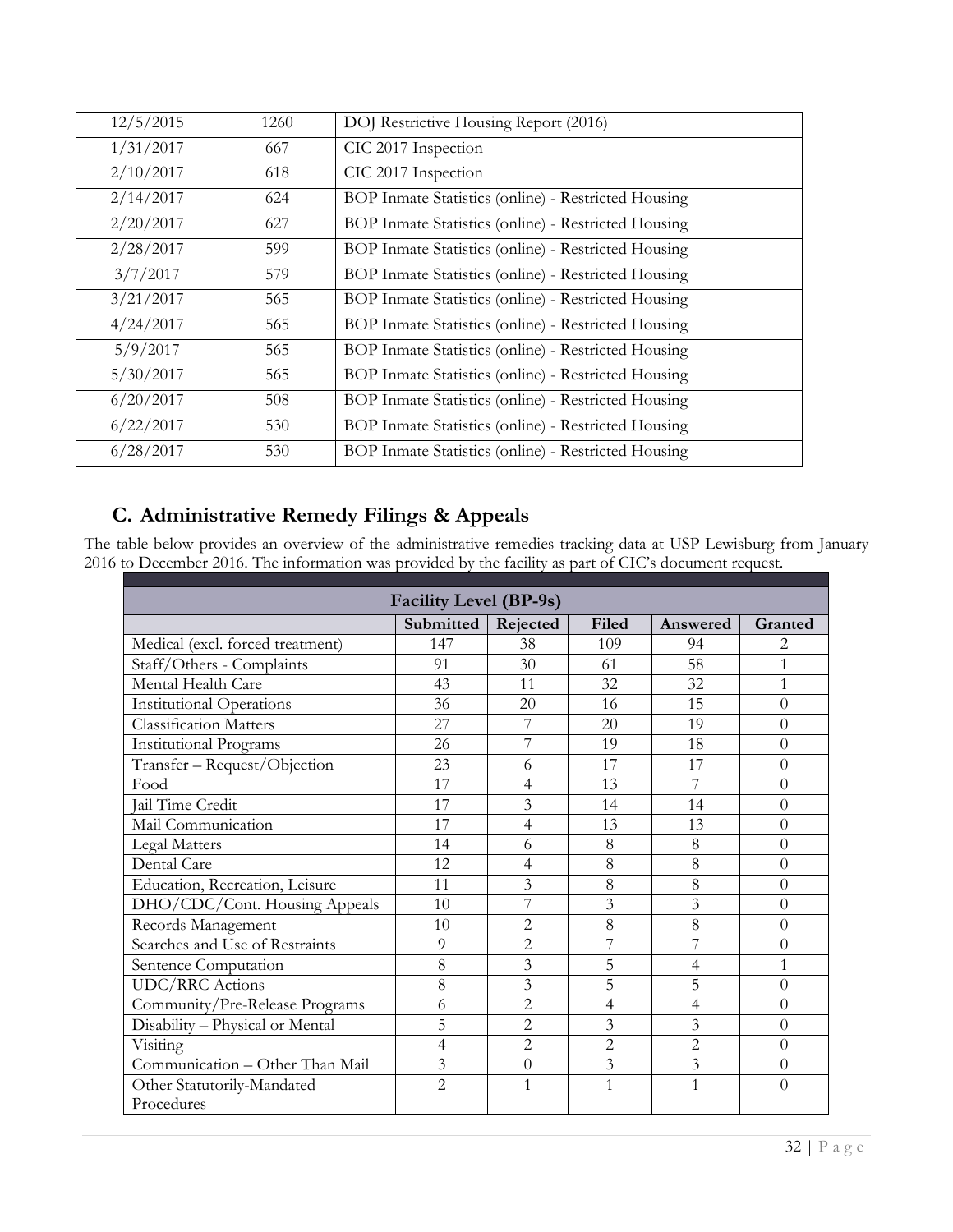| Special Housing Units            | $\overline{2}$                 | $\mathbf{1}$   | 1              | 1              | $\theta$            |  |  |
|----------------------------------|--------------------------------|----------------|----------------|----------------|---------------------|--|--|
| Medical Treatment - Forced       | 1                              | $\mathbf{1}$   | $\theta$       | $\overline{0}$ | $\theta$            |  |  |
| <b>PREA</b>                      | $\mathbf{1}$                   | $\theta$       | $\mathbf{1}$   | $\mathbf{1}$   | $\overline{0}$      |  |  |
| <b>Regional Office (BP-10s)</b>  |                                |                |                |                |                     |  |  |
|                                  | Submitted                      | Rejected       | Filed          | Answered       | Granted             |  |  |
| DHO/CDC/Cont. Housing Appeals    | 315                            | 194            | 121            | 116            | 9                   |  |  |
| Staff/Others - Complaints        | 113                            | 83             | 30             | 29             | $\theta$            |  |  |
| Medical (excl. forced treatment) | 55                             | 22             | 33             | 30             | 1                   |  |  |
| Classification Matters           | 37                             | 21             | 16             | 16             | $\overline{3}$      |  |  |
| <b>Institutional Operations</b>  | 32                             | 25             | 7              | 7              | $\theta$            |  |  |
| Mental Health Care               | 26                             | 10             | 16             | 14             | $\theta$            |  |  |
| <b>Institutional Programs</b>    | 23                             | 11             | 12             | 12             | $\overline{0}$      |  |  |
| Jail Time Credit                 | 18                             | 10             | 8              | 7              | $\overline{3}$      |  |  |
| <b>Legal Matters</b>             | 14                             | 10             | 4              | $\overline{4}$ | $\overline{0}$      |  |  |
| Transfer - Request/Objection     | 14                             | 7              | 7              | 7              | 1                   |  |  |
| Special Housing Units            | 13                             | 9              | $\overline{4}$ | $\overline{4}$ | $\overline{0}$      |  |  |
| <b>PREA</b>                      | 11                             | $\mathbf{1}$   | 10             | 10             | 6                   |  |  |
| Searches and Use of Restraints   | 9                              | 6              | $\mathfrak{Z}$ | 3              | $\theta$            |  |  |
| Disability - Physical or Mental  | $\overline{7}$                 | 4              | $\overline{3}$ | $\overline{3}$ | $\overline{0}$      |  |  |
| Food                             | 7                              | 3              | 4              | 3              | $\theta$            |  |  |
| Sentence Computation             | 7                              | 3              | 4              | 4              | $\theta$            |  |  |
| Mail Communication               | 5                              | $\overline{4}$ | $\mathbf{1}$   | $\mathbf{1}$   | $\overline{0}$      |  |  |
| Records Management               | 5                              | $\overline{2}$ | $\overline{3}$ | 3              | $\theta$            |  |  |
| Dental Care                      | 4                              | $\mathbf{1}$   | $\overline{3}$ | 3              | $\theta$            |  |  |
| <b>UDC/RRC</b> Actions           | 4                              | $\mathbf{1}$   | 3              | 3              | 1                   |  |  |
| Community/Pre-Release Programs   | 3                              | $\theta$       | 3              | 3              | $\theta$            |  |  |
| Education, Recreation, Leisure   | $\overline{3}$                 | $\theta$       | $\overline{3}$ | $\mathbf{1}$   | $\overline{0}$      |  |  |
| Visiting                         | $\overline{2}$                 | $\theta$       | $\overline{2}$ | $\overline{c}$ | $\theta$            |  |  |
| Communication - Other Than Mail  | $\mathbf{1}$                   | $\mathbf{1}$   | $\overline{0}$ | $\overline{0}$ | $\theta$            |  |  |
|                                  | <b>Central Office (BP-11s)</b> |                |                |                |                     |  |  |
|                                  | Submitted                      | Rejected       | Filed          | Answered       |                     |  |  |
| DHO/CDC/Cont. Housing Appeals    | 130                            | 74             | 56             | 11             | Granted<br>$\theta$ |  |  |
| Staff/Others - Complaints        | 57                             | 42             | 15             | 12             | $\theta$            |  |  |
| <b>Institutional Programs</b>    | 43                             | 21             | 22             | 19             | $\theta$            |  |  |
| Medical (excl. forced treatment) | 27                             | 6              | 21             | 20             | $\overline{0}$      |  |  |
| Mental Health Care               | $18\,$                         | 9              | 9              | 8              | $\overline{0}$      |  |  |
| <b>Classification Matters</b>    | 13                             | $\overline{4}$ | 9              | 6              | $\boldsymbol{0}$    |  |  |
| Jail Time Credit                 | 13                             | $\mathfrak{Z}$ | 10             | 10             | $\mathbf{1}$        |  |  |
| <b>Institutional Operations</b>  | 10                             | 5              | 5              | 1              | $\boldsymbol{0}$    |  |  |
| Legal Matters                    | 10                             | $\overline{4}$ | 6              | $\overline{3}$ | $\overline{0}$      |  |  |
| Special Housing Units            | 9                              | 6              | $\mathfrak{Z}$ | $\overline{2}$ | $\overline{0}$      |  |  |
| PREA                             | 8                              | $\theta$       | $\,8\,$        | 7              | $\overline{0}$      |  |  |
| Disability - Physical or Mental  | $\overline{4}$                 | $\overline{c}$ | $\overline{c}$ | $\overline{c}$ | $\boldsymbol{0}$    |  |  |
| Records Management               | $\mathfrak{Z}$                 | $\mathbf{1}$   | $\mathbf{2}$   | 1              | $\boldsymbol{0}$    |  |  |
| Sentence Computation             | $\overline{3}$                 | $\sqrt{2}$     | $\mathbf{1}$   | 1              | $\boldsymbol{0}$    |  |  |
| Education, Recreation, Leisure   | $\overline{2}$                 | $\overline{2}$ | $\theta$       | $\theta$       | $\boldsymbol{0}$    |  |  |
| Searches and Use of Restraints   | $\overline{2}$                 | $\mathbf{1}$   | $\mathbf{1}$   | $\overline{0}$ | $\overline{0}$      |  |  |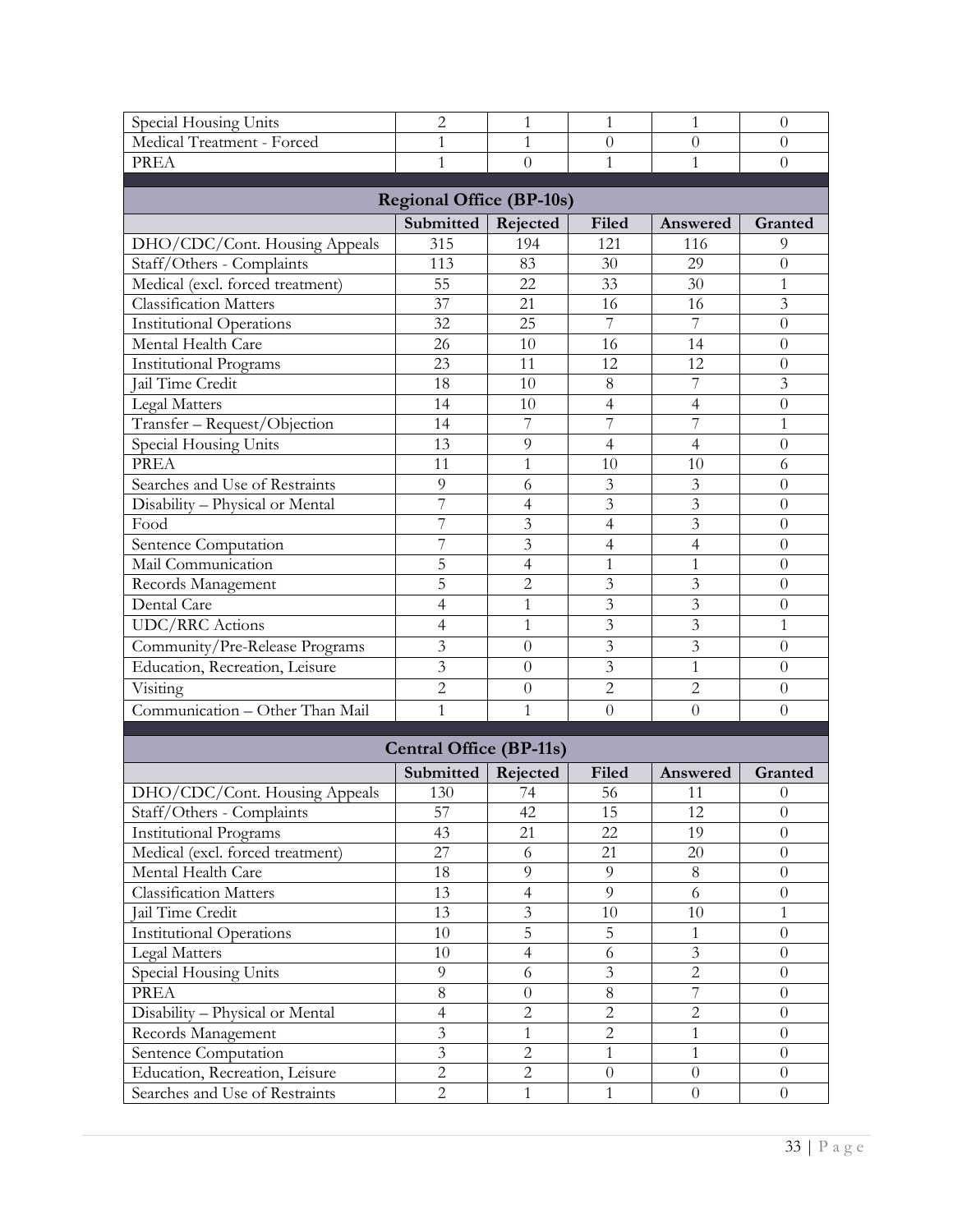| Transfer - Request/Objection    |  |  |  |
|---------------------------------|--|--|--|
| Visiting                        |  |  |  |
| Communication – Other Than Mail |  |  |  |
| Community/Pre-Release Programs  |  |  |  |
| Food                            |  |  |  |
| Other Statutorily-Mandated      |  |  |  |
| Procedures                      |  |  |  |
| <b>UDC/RRC</b> Actions          |  |  |  |
|                                 |  |  |  |

# <span id="page-33-0"></span>**D. Significant Incidents**

 $\overline{a}$ 

The table below provides an overview of the significant incidents at USP Lewisburg for 2013 and 2016. The information was provided by the facility as part of CIC's document request. The average daily SMU population at USP Lewisburg between March 2013 to February 2014 2013 was 883. As of December 2016, USP Lewisburg had 787 SMU inmates.

| <b>Significant Incident History</b>                                  |          |          |  |  |
|----------------------------------------------------------------------|----------|----------|--|--|
|                                                                      | 2013     | 2016     |  |  |
| <b>Institution Locked Down</b>                                       | $\Omega$ | 0        |  |  |
| <b>Inmate Suicides</b>                                               | $\Omega$ | $\Omega$ |  |  |
| Inmate Homicides                                                     | $\theta$ | $\theta$ |  |  |
| Inmate Deaths From Natural Causes                                    | $\theta$ | $\theta$ |  |  |
| Assault On Inmate, With Weapon                                       | 6        | 4        |  |  |
| Assault On Inmate, No Weapon                                         | 71       | 69       |  |  |
| Assault On Staff, With Weapon                                        | $\Omega$ | 1        |  |  |
| Assault On Staff, No Weapon                                          | 80       | 20       |  |  |
| Attempted Assault On Inmate, With Weapon                             | $\Omega$ | $\Omega$ |  |  |
| Attempted Assault On Inmate, No Weapon                               | 3        | $\theta$ |  |  |
| Attempted Assault On Staff, With Weapon                              | $\theta$ | 1        |  |  |
| Attempted Assault On Staff, No Weapon                                | 31       | 13       |  |  |
| <b>Escape from Secure Facility</b>                                   | $\Omega$ | $\Omega$ |  |  |
| Sexual Act, Non-Consensual on Inmate                                 | $\Omega$ | $\Omega$ |  |  |
| Sexual Assault on Staff                                              | $\theta$ | $\theta$ |  |  |
| Sexual Contact, Abusive on Inmate                                    | 1        | 1        |  |  |
| Uses Of Chemicals                                                    | 143      | 94       |  |  |
| Use of Force                                                         | 137      | 81       |  |  |
| Use of Restraints                                                    | 195      | 118      |  |  |
| <b>Total Number of Significant Incidents</b>                         | 667      | 333      |  |  |
| Form 583 Reports Filed (Reports To Central Office) <sup>75</sup>     | 428      | 313      |  |  |
| Total Number of Significant Incidents Not Reported Electronically to | 239      | 20       |  |  |
| <b>Central Office</b>                                                |          |          |  |  |
|                                                                      |          |          |  |  |

*Source: BOP. Statistics for 2013 dated 01/2013 to 12/2013. Statistics for 2016 dated 01/2016 to 12/2016.*

<sup>75</sup> Form 583 is used to report significant incidents to the BOP Central Office. The form is an electronic version of the Report of Incident form. Issues reported to the Central Office generally include deaths, suicides, escapes, serious assaults and other serious acts of misconduct by inmates, and uses of force, chemicals, or restraints by staff.